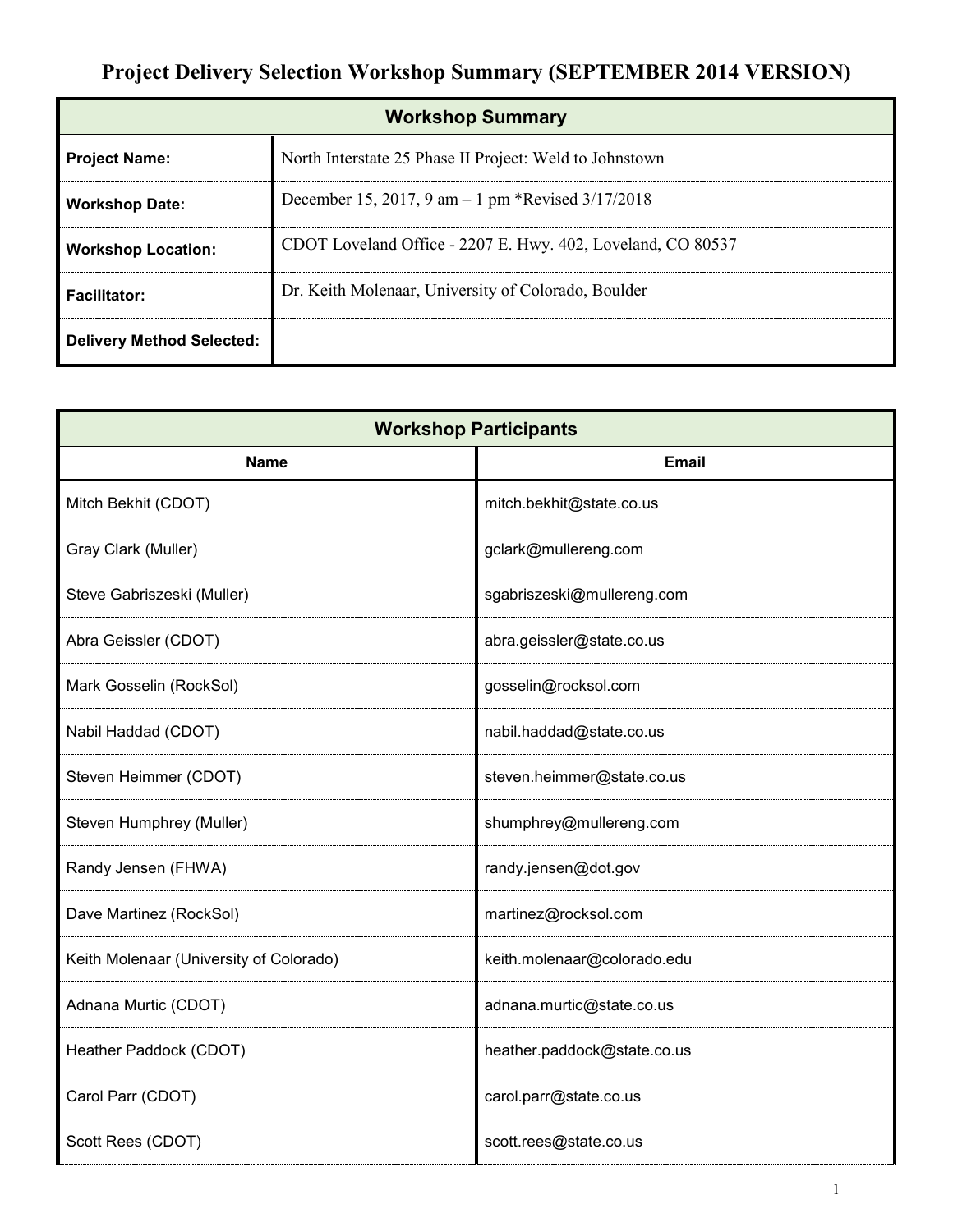| <b>Workshop Participants</b> |                               |  |
|------------------------------|-------------------------------|--|
| <b>Name</b>                  | <b>Email</b>                  |  |
| Keith Sheaffer (CDOT)        | keith.sheaffer@state.co.us    |  |
| Peter Sulmeisters (CDOT)     | peter.sulmeisters@state.co.us |  |
| Melinda Urban (FHWA)         | melinda.urban@dot.gov         |  |
| Brian Varrella (CDOT)        | brian.varrella@state.co.us    |  |
| Natasha Walia (CDOT)         | natasha.walia@state.co.us     |  |
| Gary Strome (CDOT)           | gary.strome@state.co.us       |  |
| Brian Dobling (FHWA)         | brian.dobling@dot.gov         |  |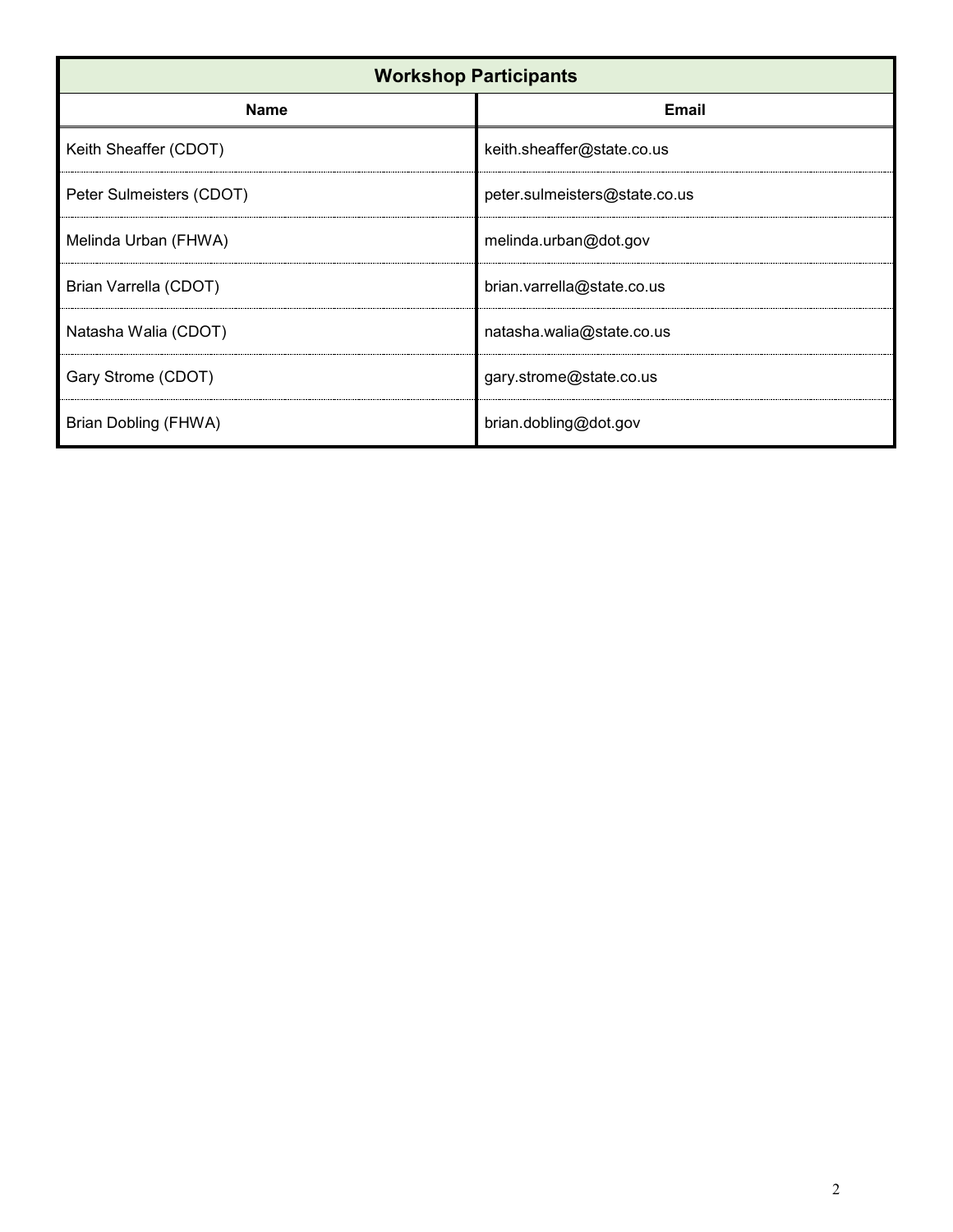# **Project Delivery Selection Matrix**

### *Overview*

This document provides a formal approach for selecting project delivery methods for highway projects. The information below lists the project delivery methods followed by an outline of the process, instructions, and evaluation worksheets for use by CDOT staff and project team members. By using these forms, a brief Project Delivery Selection Report can be generated for each individual project. The primary objectives of this tool are:

- Present a structured approach to assist Agencies in making project delivery decisions;
- Assist Agencies in determining if there is a dominant or optimal choice of a delivery method; and
- Provide documentation of the selection decision.

### *Background*

The project delivery method is the process by which a construction project is comprehensively designed and constructed including project scope definition, organization of designers, constructors and various consultants, sequencing of design and construction operations, execution of design and construction, and closeout and start-up. Thus, the different project delivery methods are distinguished by the manner in which contracts between the agency, designers and builders are formed and the technical relationships that evolve between each party inside those contracts. Currently, there are several types of project delivery systems available for publicly funded transportation projects. The most common systems are Design-Bid-Build (DBB), Design-Build (DB), and Construction Manager/General Contractor (CMGC). No single project delivery method is appropriate for every project. Each project must be examined individually to determine how it aligns with the attributes of each available delivery method.

### *Primary delivery methods*

**Design-Bid-Build** is the traditional project delivery method in which an agency designs, or retains a designer to furnish complete design services, and then advertises and awards a separate construction contract based on the designer's completed construction documents. In DBB, the agency "owns" the details of design during construction and as a result, is responsible for the cost of any errors or omissions encountered in construction.

**Design-Build** is a project delivery method in which the agency procures both design and construction services in the same contract from a single, legal entity referred to as the design-builder. The method typically uses Request for Qualifications (RFQ)/Request for Proposals (RFP) procedures rather than the DBB Invitation for Bids procedures. The design-builder controls the details of design and is responsible for the cost of any errors or omissions encountered in construction.

**Construction Manager / General Contractor** is a project delivery method in which the agency contracts separately with a designer and a construction manager. The agency can perform design or contract with an engineering firm to provide a facility design. The agency selects a construction manager to perform construction management services and construction works. The significant characteristic of this delivery method is a contract between an agency and a construction manager who will be at risk for the final cost and time of construction. Construction industry/Contractor input into the design development and constructability of complex and innovative projects are the major reasons an agency would select the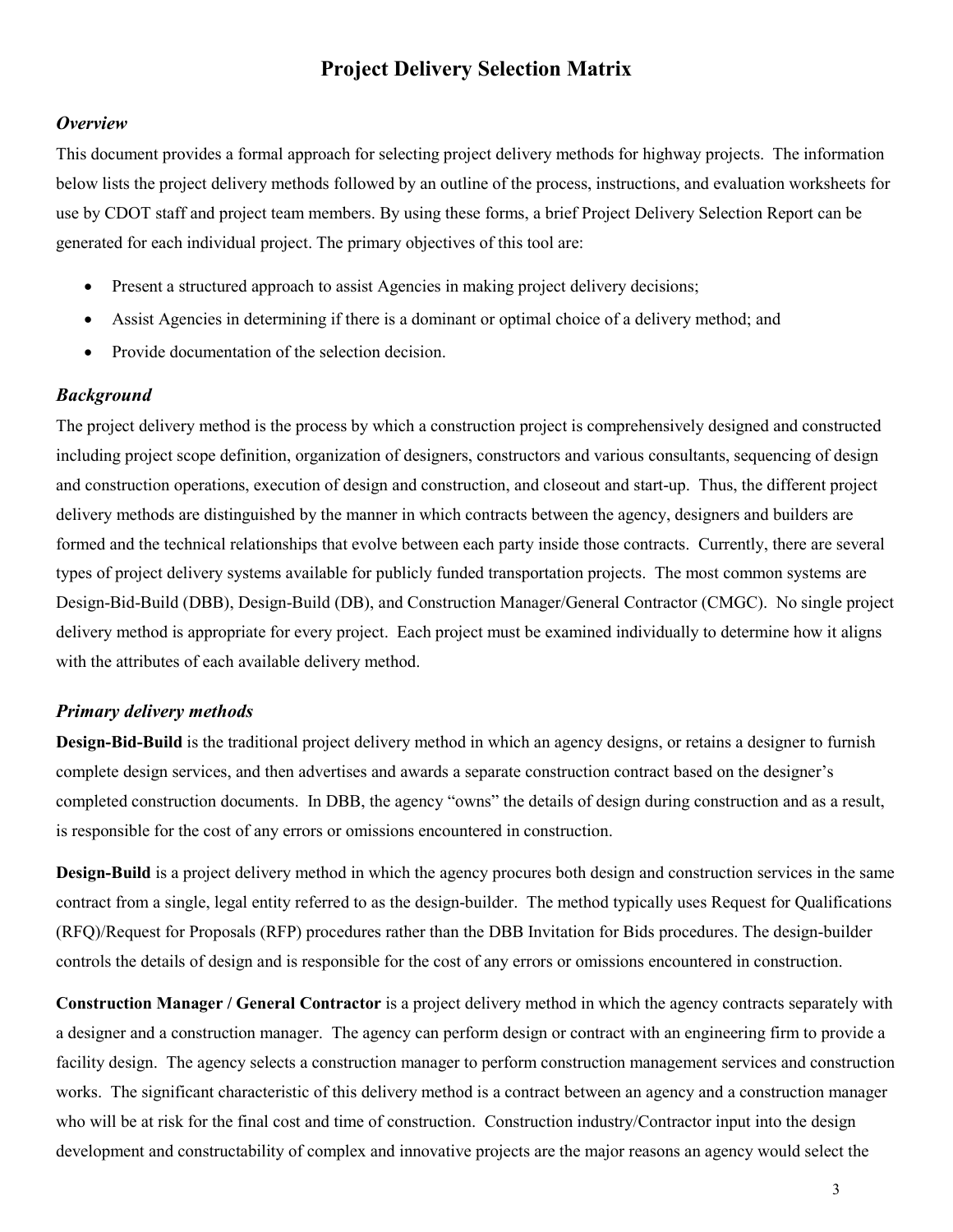CMGC method. Unlike DBB, CMGC brings the builder into the design process at a stage where definitive input can have a positive impact on the project. CMGC is particularly valuable for new non-standard types of designs where it is difficult for the agency to develop the technical requirements that would be necessary for DB procurement without industry input.

### *Facilitation of the tool*

When embarking on using the project delivery selection tool for the first time, it is recommended that a facilitator is brought in for the workshop. The facilitator will assist with working through the tool and provide guidance for discussing the project and selection of a delivery method. This individual should be knowledgeable about the process and should be consistently used. The facilitator also helps to answer questions and make sure the process stays on track and the team moves towards a formal selection.

### *Participation*

Using the project delivery selection matrix is only as good as the people who are involved in the selection workshop. Therefore, it is necessary to have a collection of individuals to participate in the selection of the delivery method. The selection team needs to include the project manager, the project engineer, a representative of the procurement/contracting office, and any other CDOT staff that is crucial to the project. In addition, the selection team might want to consider including representatives from specialty units and from the local jurisdictions where the project is located. However, it is important to keep the selection team to a minimum amount of participants. Otherwise, the selection process can take a long time to complete. Normally, 3-7 people represent a selection team, but this number should be based on the specific project being analyzed.

### *Potential bias*

The best approach for the participants of the workshop is to keep an open mind about the delivery method to choose. However, there might be participants that have a preconceived notion about the delivery method to use on a project. When this occurs, it is best to discuss that person's ideas with the entire selection team at the beginning of the workshop. Putting that person's ideas on the table helps others to understand the choice that person has in mind. Then, it is important to acknowledge this person's ideas, but to remind that person to keep an open mind as the team works through the selection process.

### *Pre-workshop Tasks*

Before conducting the selection workshop, a few tasks can be completed by the workshop participants. Preparing for the workshop prior to conducting it will result in a much more concise and informative session. It is advised that participants review all known project information, goals, risks, and constraints prior to the workshop. The best approach is to complete the *Project Delivery Description*, the *Project Delivery Goals*, and the *Project Delivery Constraints* worksheets before conducting the workshop. Completing the three worksheets will shorten the time needed to review the project and allows the workshop team to move right into the selection process.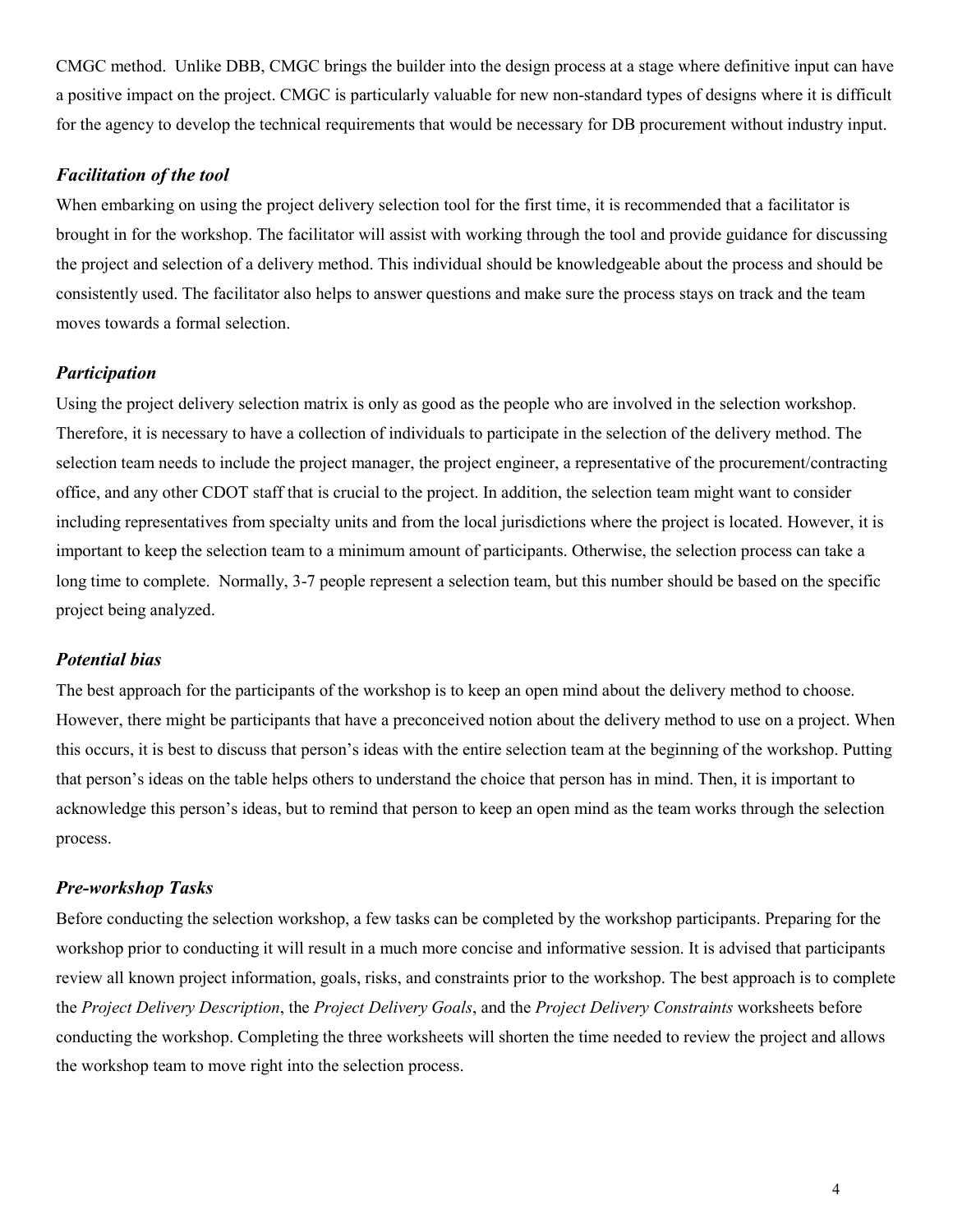# **Project Delivery Selection Process**

The process is shown in the outline below and a flowchart on the next page. It consists of individual steps to complete the entire process. The steps should be followed in sequential order.

### STAGE I - Project Attributes, Goals, and Constraints

- A. Delivery methods to consider
	- 1. Design-Bid-Build
	- 2. Design-Build
	- 3. Construction Manager / General Contractor
- B. Project Description/Goals/Constraints
	- 1. Project attributes
	- 2. Set project goals
	- 3. Identify project dependent constraints
	- 4. Discuss project risks

## STAGE II – Primary Factor Evaluation

- A. Assess the primary factors (these factors most often determine the selection)
	- 1. Complexity and Innovation
	- 2. Delivery Schedule
	- 3. Project Cost Considerations
	- 4. Level of Design
- B. If the primary factors indicate there is a clear choice of a delivery method, then:
	- 5i. Perform a risk assessment for the desired delivery method to ensure that risks can be properly allocated and managed, and then move on to Stage III Part A
- C. If the primary factors do not indicate a clear choice of a delivery method, then:
	- 5ii. Perform a risk assessment for all delivery methods to determine which method can properly allocate and manage risks, and then move on to Stage III Part B

## STAGE III – Secondary Factor Evaluation

- A. Perform a pass/fail analysis of the secondary factors to ensure that they are not relevant to the decision.
	- 6. Staff Experience/Availability (Agency)
	- 7. Level of Oversight and Control
	- 8. Competition and Contractor Experience
- B. If pass/fail analysis does not result in clear determination of the method of delivery, then perform a more rigorous evaluation of the secondary factors against all potential methods of delivery

NOTE: Typically, the entire selection process can be completed by the project team in a 3 hour workshop session, as long as each team member has individually reviewed and performed the assessment prior to the workshop.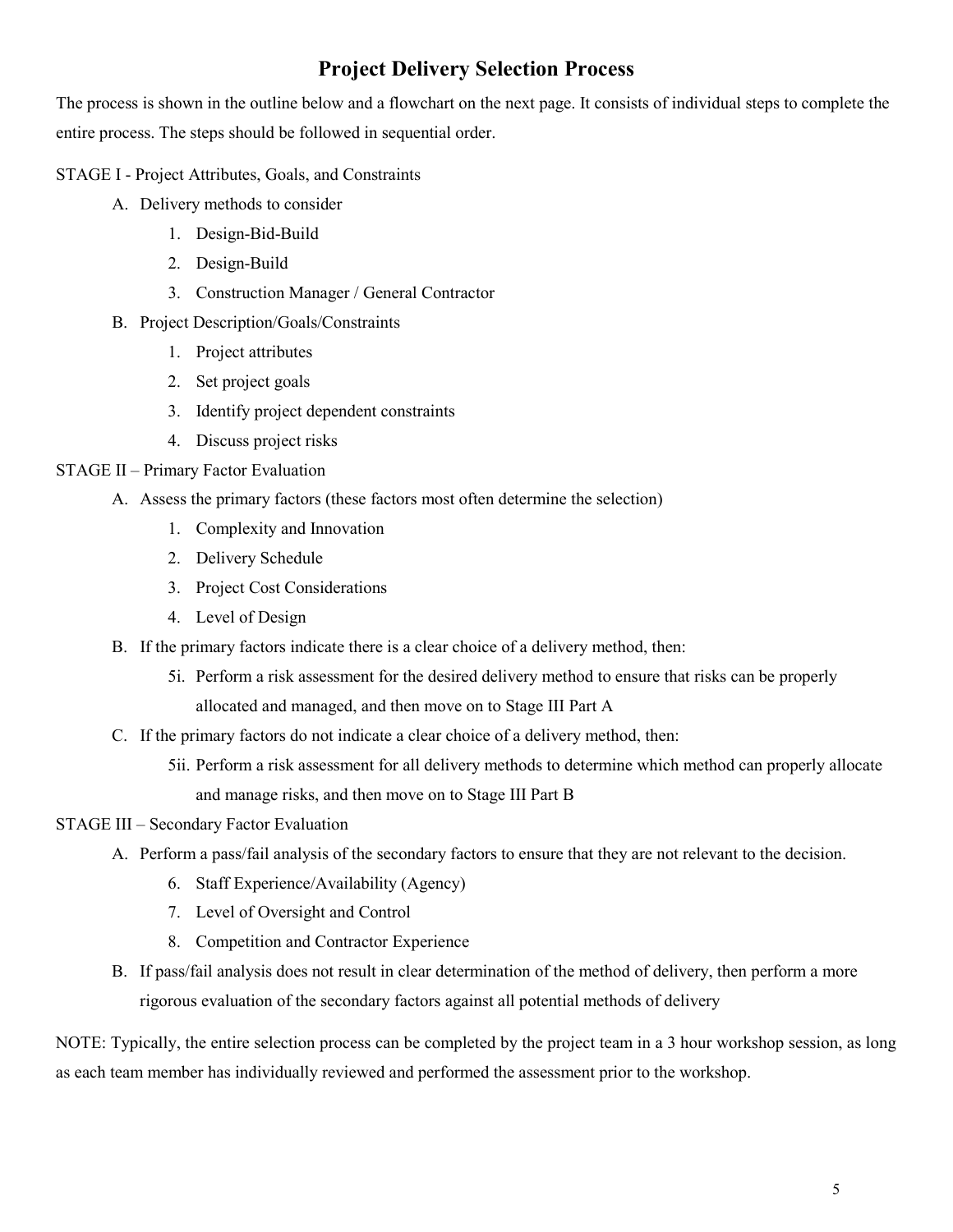

*Flowchart of the Project Delivery Selection Process*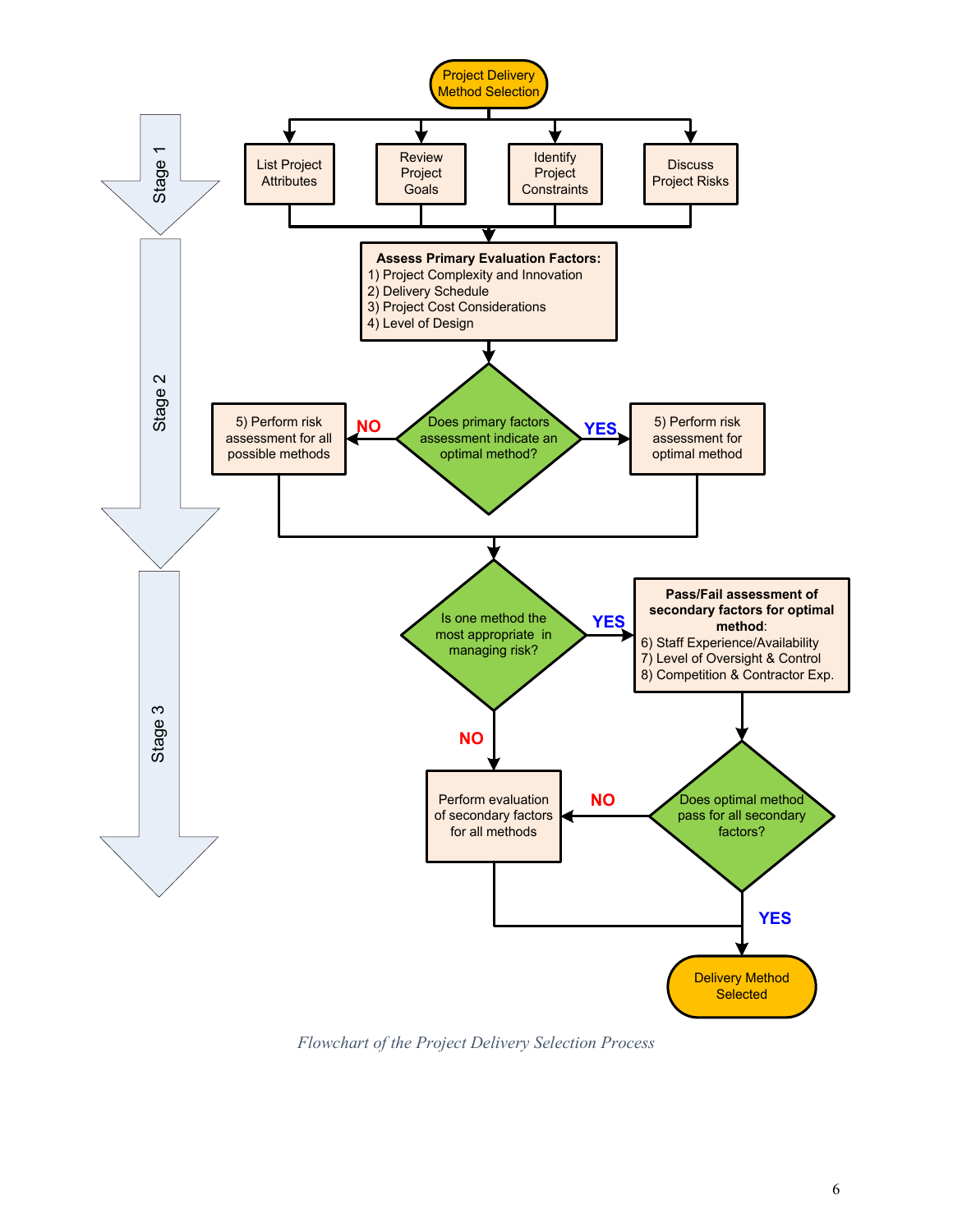# **Project Delivery Selection Matrix Worksheets and Forms**

The following forms and appendices are included to facilitate this process.

### *Project delivery description worksheet*

Provide information on the project. This includes size, type, funding, risks, complexities, etc. All information should be developed for the specific project.

### *Project delivery goals worksheet – including example project goals*

A careful determination of the project goals is an instrumental first step of the process that will guide both the selection of the appropriate method of delivery for the project.

## *Project delivery constraints worksheet - including example project constraints*

Carefully review all possible constraints to the project. These constraints can potentially eliminate a project delivery method before the evaluation process begins.

## *Project risks worksheet*

In addition to project goals and constraints, a detailed discussion of project risks is a critical step that helps with evaluation of the selection factors.

## *Project delivery selection summary form*

The Project Delivery Selection Summary summarizes the assessment of the eight selection factors for the three delivery methods. The form is qualitatively scored using the rating provided in the table below. The form also includes a section for comments and conclusions.The completed Project Delivery Selection Summary should provide an executive summary of the key reasons for the selection of the method of delivery**.**

|                           | <b>Rating Key</b>                                      |  |
|---------------------------|--------------------------------------------------------|--|
| $++$                      | Most appropriate delivery method                       |  |
| ÷                         | Appropriate delivery method                            |  |
|                           | Least appropriate delivery method                      |  |
| $\boldsymbol{\mathsf{X}}$ | Fatal Flaw (discontinue evaluation of this method)     |  |
| <b>NA</b>                 | Factor not applicable or not relevant to the selection |  |

## *Workshop blank form*

This form can be used by the project team for additional documentation of the process. In particular, it can be used to elaborate the evaluation of the *Assessment of Risk* factor.

## *Project delivery methods selection factor opportunities / obstacles form*

These forms are used to summarize the assessments by the project team of the opportunities and obstacles associated with each delivery method relative to each of the eight Selection Factors. The bottom of each form allows for a qualitative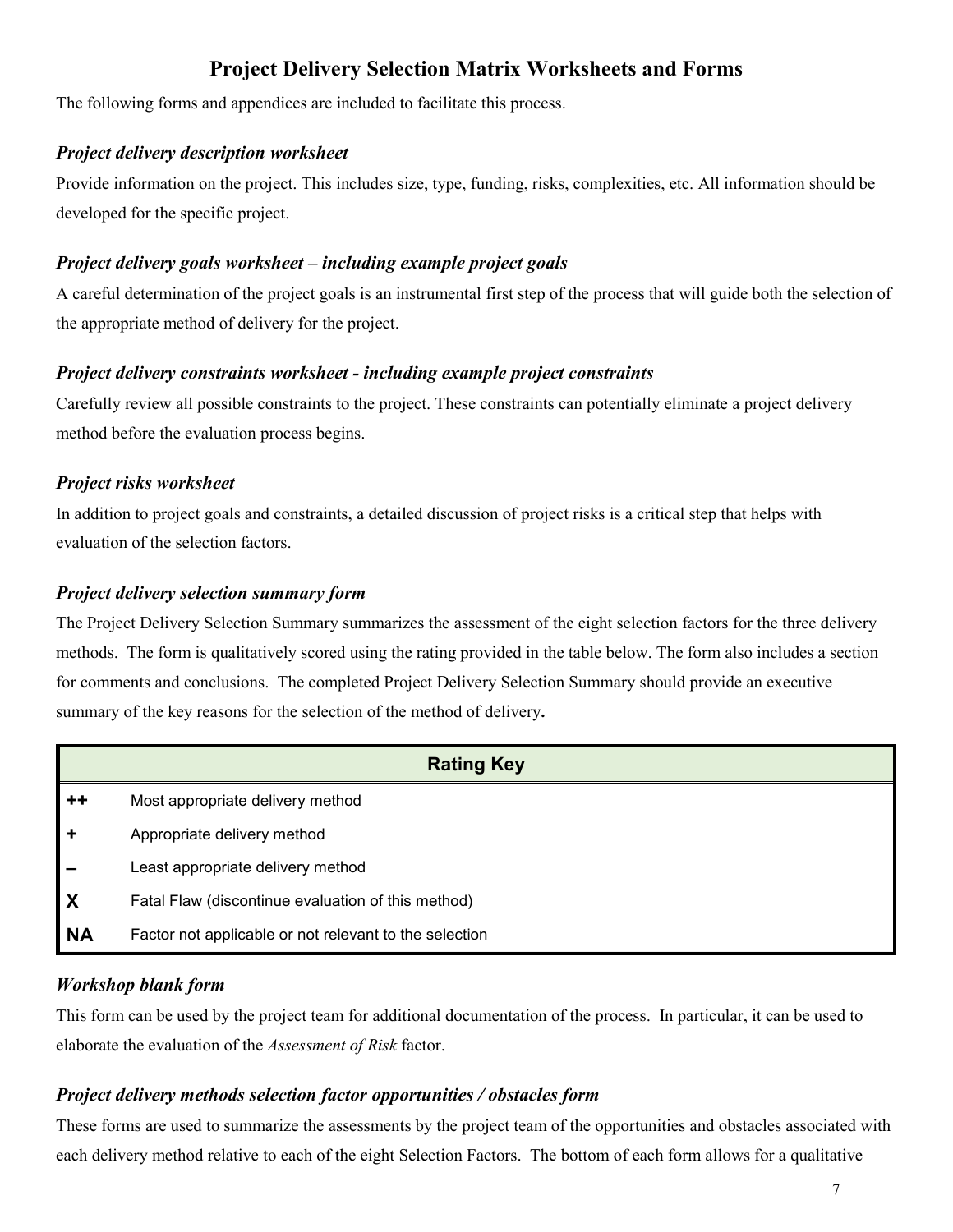conclusion using the same notation as described above. Those conclusions then are transferred to the *Project Delivery Selection Summary Form***.**

### *Project delivery methods opportunities / obstacles checklists*

These forms provide the project team with direction concerning typical delivery method opportunities and obstacles associated with each of the eight Selection Factors. However, these checklists include general information and are not an all-inclusive checklist. Use the checklists as a supplement to developing project specific opportunities and obstacles.

### *Risk assessment guidance form*

Because of the unique nature of Selection Factor 5, *Assessment of Risk*, this guidance section provides the project team with additional assistance for evaluation of the risk factor including: Typical Transportation Project Risks; a General Project Risks Checklist; and a Risk Opportunities/Obstacles Checklist.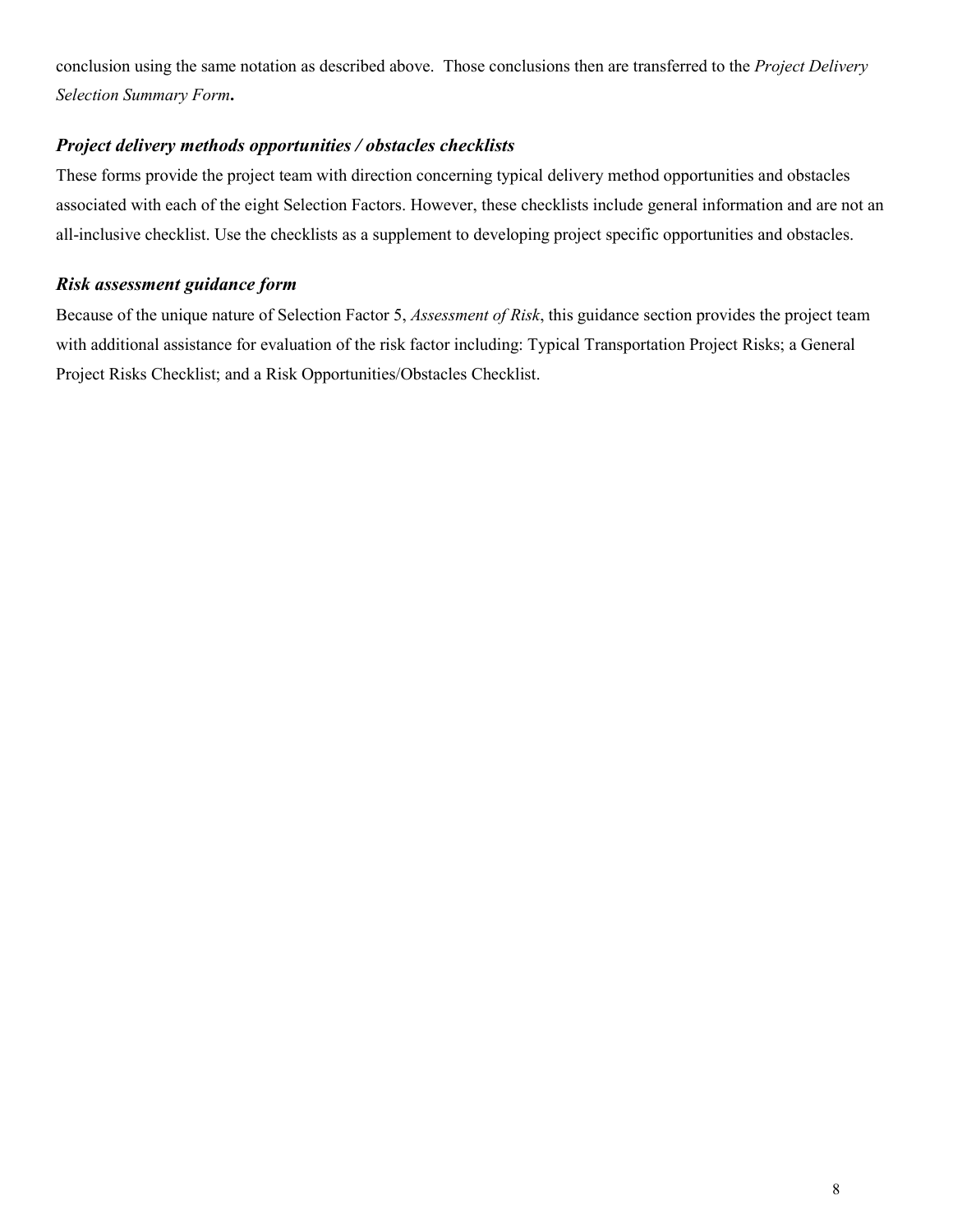# **Project Delivery Description**

The following items should be considered in describing the specific project. Other items can be added to the bottom of the form if they influence the project delivery decision. Relevant documents can be added as appendices to the final summary report.

## **Project Attributes**

### **Project Name:**

North Interstate 25 Phase II

### **Location:**

Priority: North I-25, Berthoud to Johnstown (MP 249 to MP 255). From S/O SH 56 to SH 402. Weld and Larimer Counties, CO.

Secondary: North I-25, Weld to Berthoud (MP 243 to 249). From SH 66 to S/O SH 56.

### **Estimated Budget:**

\$295M Expected. Funding should be no less than \$200M, and could be as much as \$650M.

### **Estimated Project Delivery Period:**

Approximately 5 years. Design in 2018 and 2019. Construction from 2019 until 2023.

### **Required Delivery Date (if applicable):**

Construction must start no later than March 2022 (Assuming INFRA funding).

### **Source(s) of Project Funding:**

State Funds: Potential SB267, RPP Federal Funds: INFRA Grant application Local Funds: Weld County, other local communities

### **Project Corridor:**

I-25 between Weld and Johnstown.

### **Major Features of Work – pavement, bridge, sound barriers, etc.:**

Pavement reconstruction, bridge reconstruction, interchange reconstruction, retaining walls, culvert replacement, guardrail, installation of ITS and tolling elements, lighting, traffic signs and permanent pavement markings, park and ride with express bus connectivity.

### **Major Schedule Milestones:**

RODs were completed in 2011 and in 2017, ROW acquisition in 2018 and 2019, construction in 2019

### **Major Project Stakeholders:**

CDOT, HPTE, CDOT Division of Transit and Rail, FHWA, Weld County, Larimer County, Town of Mead, Town of Berthoud, Town of Johnstown, Town of Loveland, City of Fort Collins, NFRMPO, DRCOG, GWRR, Ditch Companies. **Major General Obstacles:**

Securing funding, accelerated project schedule, environmental, ROW acquisition, utilities, traveling public, railroads.

### **Major Obstacles with Right of Way, Utilities, and/or Environmental Approvals:**

Great Western Railway approval, approximately 60 ROW parcels to acquire, numerous utility relocations, Little Thompson River floodplain CLOMR, ROD reevaluations.

### **Major Obstacles during Construction Phase:**

Maintain four lanes of traffic during construction, lack of alternate routes for short-term full closures, utility impacts, closures during interchange reconstruction, coordination with Segments 7 and 8 construction.

### **Safety Issues:**

Existing high number of vehicle crashes along this corridor, heavy congestion.

### **Sustainable Design and Construction Requirements:**

Provide for a more uniform traffic flow thereby saving on pollution and energy, water quality considerations, building with both the 3+1 and ultimate FEIS configuration in mind with reusable infrastructure.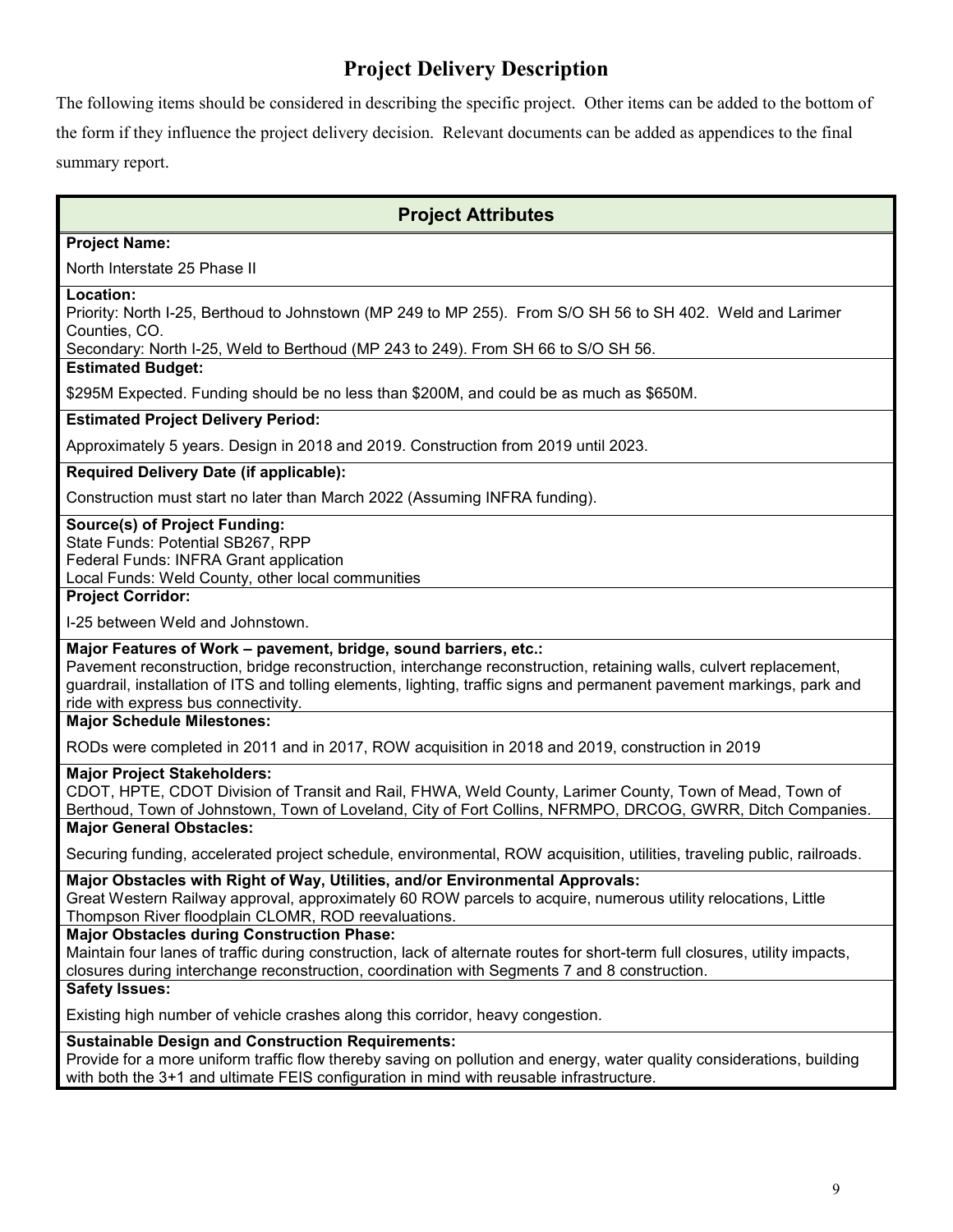# **Project Delivery Goals**

An understanding of project goals is essential to selecting an appropriate project delivery method. Therefore, project goals should be set prior to using the project delivery selection matrix. Typically, the project goals can be defined in three to five items and need to be reviewed here. Example goals are provided below, but the report should include projectspecific goals. These goals should remain consistent over the life of the project.

## **Project-Specific Goals**

### **Goal #1:**

Provide a safe facility for the public as well as a safe work zone for construction and the travelling public.

### **Goal #2:**

Provide full geometric standard with a rural median.

### **Goal #3:**

Maximize scope of work with the available fiscal resources.

### **Goal #4:**

Ensure the longevity of the project; compatibility with the ultimate configuration and emerging technologies.

### **Goal #5:**

Improve mobility and traffic operations; increase multimodal connections.

### *General Project Goals (For reference)*

### Schedule

- Minimize project delivery time
- Complete the project on schedule
- Accelerate start of project revenue

Cost

- Minimize project cost
- Maximize project budget
- Complete the project on budget
- Maximize the project scope and improvements within the project budget

### Quality

- Meet or exceed project requirements
- Select the best team
- Provide a high quality design and construction constraints
- Provide an aesthetically pleasing project

### Functional

- Maximize the life cycle performance of the project
- Maximize capacity and mobility improvements
- Minimize inconvenience to the traveling public during construction
- Maximize safety of workers and traveling public during construction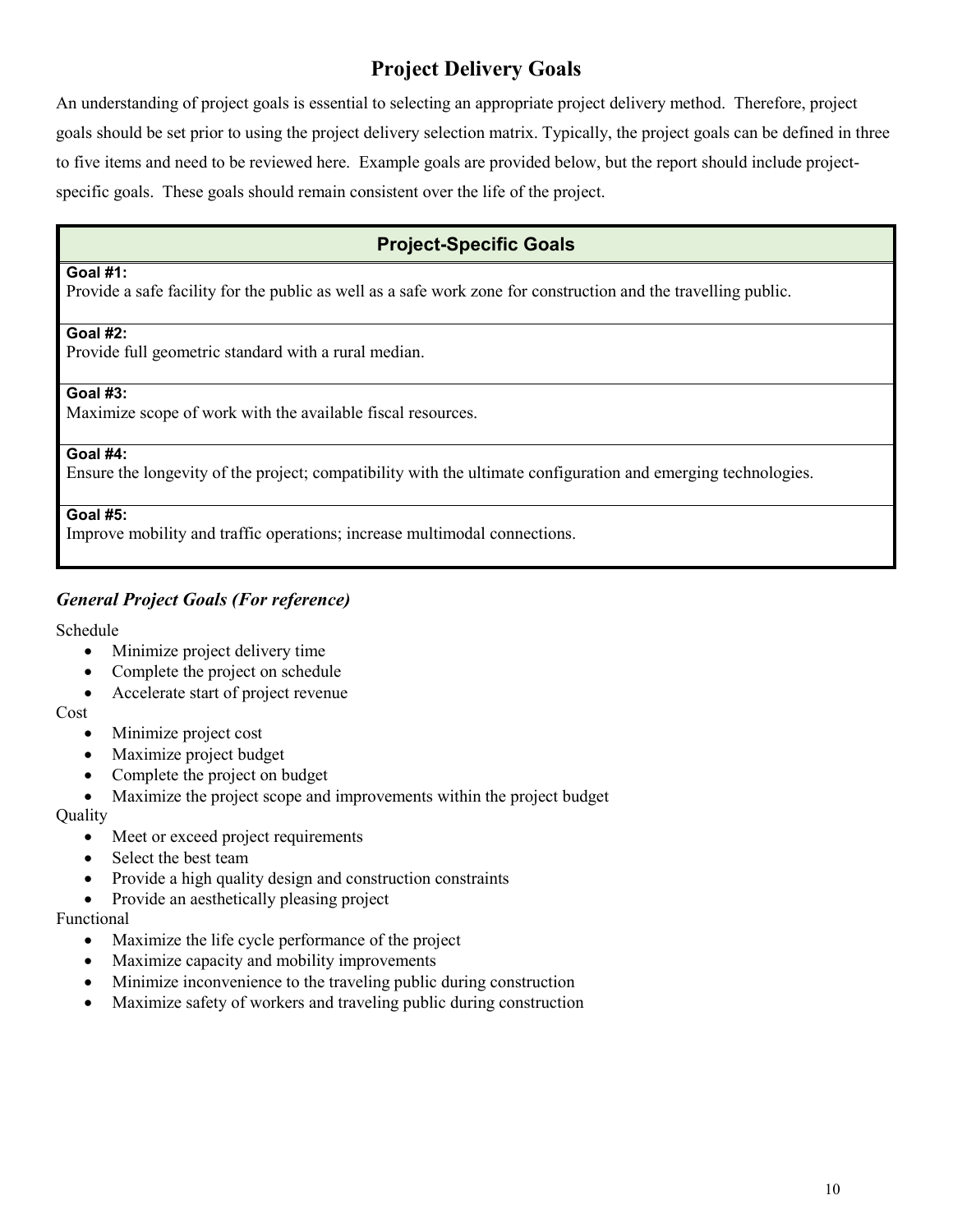# **Project Delivery Constraints**

There are potential aspects of a project that can eliminate the need to evaluate one or more of the possible delivery methods. A list of general constraints can be found below the table and should be referred to after completing this worksheet. The first section below is for general constraints and the second section is for constraints specifically tied to project delivery selection.

| <b>General Constraints</b>                                                                                                                                                      |
|---------------------------------------------------------------------------------------------------------------------------------------------------------------------------------|
| <b>Source of Funding:</b><br>Sources of funding have been identified but not secured                                                                                            |
| <b>Schedule constraints:</b>                                                                                                                                                    |
| Construction must begin by March 2022 (Assuming INFRA funding)                                                                                                                  |
| Desire to begin toll revenue collections as soon as feasible<br>Minimize travelling public impacts (time value of money)                                                        |
| Federal, state, and local laws:                                                                                                                                                 |
| Comply with North I-25 EIS and all NEPA environmental requirements<br><b>MS4 Requirements</b>                                                                                   |
| <b>SB40</b>                                                                                                                                                                     |
| <b>Air Quality Conformity</b><br>FEMA & Local Floodplain Permitting                                                                                                             |
| Third party agreements with railroads, ROW, etc.:                                                                                                                               |
| <b>Great Western Railway</b><br>ROW/Easement agreements with applicable local agencies                                                                                          |
| <b>Utility Relocation Agreements</b>                                                                                                                                            |
| <b>Ditch Company Agreements</b>                                                                                                                                                 |
| <b>Local Agency Coordination</b>                                                                                                                                                |
| IGA's for Funding Participants                                                                                                                                                  |
| E-470 Agreement                                                                                                                                                                 |
| <b>Project Delivery Specific Constraints</b>                                                                                                                                    |
| Project delivery constraint #1:<br>\$295 Million Budget is anticipated but uncertain – project will need to be scalable to fit the funding that<br>comes available              |
| Project delivery constraint #2:                                                                                                                                                 |
| ROW acquisition - Many parcels will be impacted, increasing likelihood of some condemnation;<br>dynamic market prices in the region                                             |
| Project delivery constraint #3:                                                                                                                                                 |
| Coordination with Segments 7 and 8 project construction, including regional resource availability to<br>deliver these two projects concurrently both in design and construction |
| Project delivery constraint #4:                                                                                                                                                 |
| Utility relocations - Many utilities including ones with easements; oil and gas wells                                                                                           |
| Project delivery constraint #5:<br>Accelerated schedule; desire to be obligated/under construction as soon as feasible                                                          |

## *General Project Constraints*

Schedule

- Utilize federal funding by a certain date
- Complete the project on schedule
- Weather and/or environmental impact

Cost

- Project must not exceed a specific amount
- Minimal changes will be accepted
- Some funding may be utilized for specific type of work (bridges, drainage, etc.)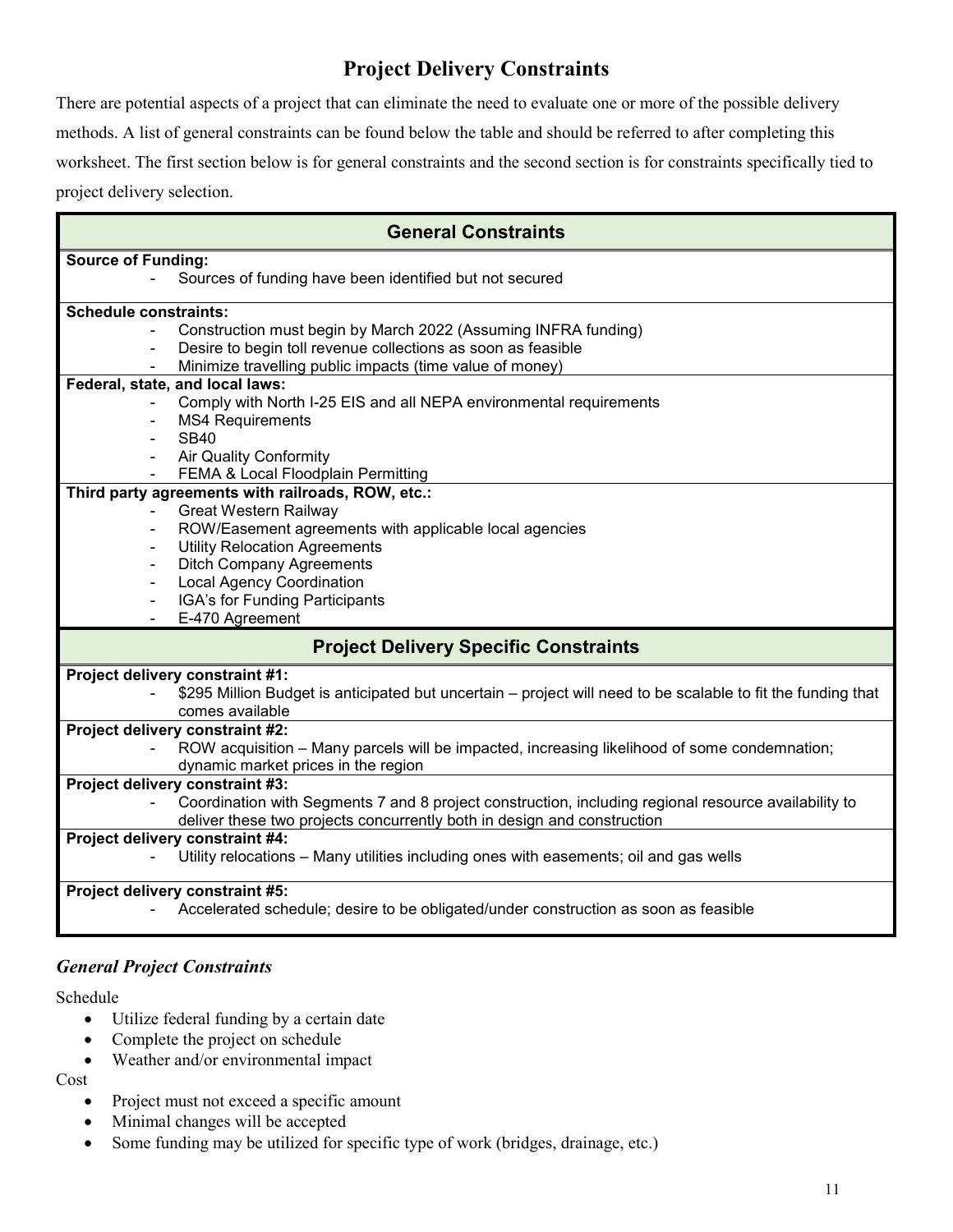### **Ouality**

- Must adhere to standards proposed by the Agency
- High quality design and construction constraints
- Adhere to local and federal codes

### Functional

- Traveling public must minimally be disrupted during construction
- Hazardous site where safety is a concern
- Return area surrounding project to existing conditions

# **Project Risks**

## **Identified Project Risks**

### **Project Risk:**

Deviations from EIS or other past commitments, if cost saving measures or alternative design are utilized

### **Project Risk:**

Obtain design exception from FHWA

### **Project Risk:**

Fluidity and change of course based on resources, funding, timing and scope of the project.

### **Project Risk:**

Meeting aggressive design schedule

### **Project Risk:**

Material availability – R40, concrete, etc.

### **Project Risk:**

Obtaining railroad agreements in a timely manner

### **Project Risk:**

Right-of-Way acquisition in a timely manner

### **Project Risk:**

Lead time for utility relocations; oil/gas well impacts; potential for conflict with Department of Defense fiber optic cable

### **Project Risk:**

CLOMR/LOMR for Little Thompson River floodplain

### **Project Risk:**

Potential for ROD reevaluations/revisions that could affect schedule; obtaining FHWA approvals

### **Project Risk:**

Wetland impacts

### **Project Risk:**

Construction limitations due to preble's mouse, nesting birds, ditches, etc.

### **Project Risk:**

Potential for lack of personnel resources

### **Project Risk:**

Potential need for design exceptions due to funding limitations

### **Project Risk:**

Public and stakeholder acceptability of design and impacts

### **Project Risk:**

Irrigation ditch coordination in a timely manner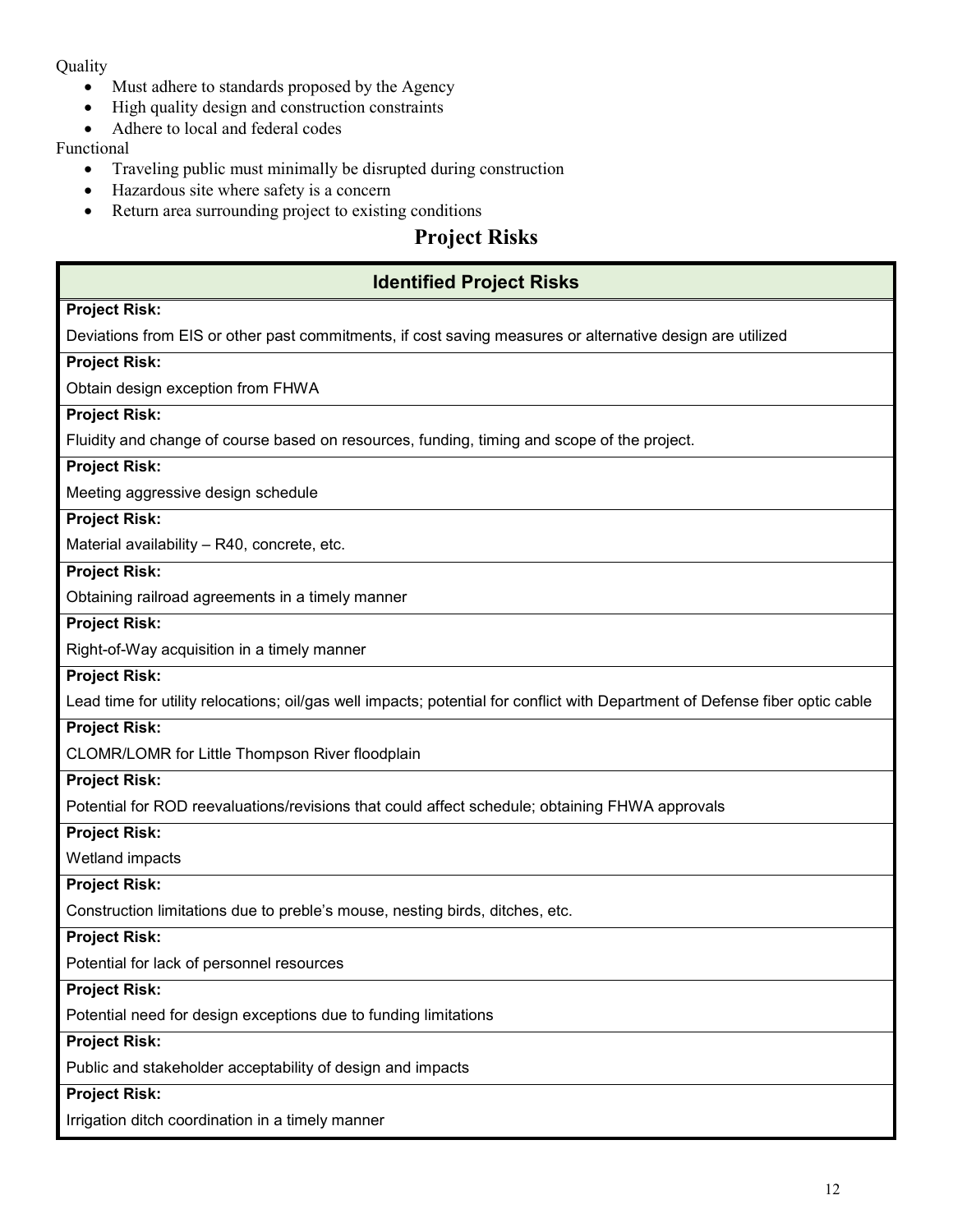## *General Risk Categories to Consider*

- 1. Site Conditions and Investigations
- 2. Utilities
- 3. Railroads
- 4. Drainage/Water Quality
- 5. Environmental
- 6. Third-party Involvement
- 7. Organizational
- 8. Design
- 9. Construction
- 10. Right-of-Way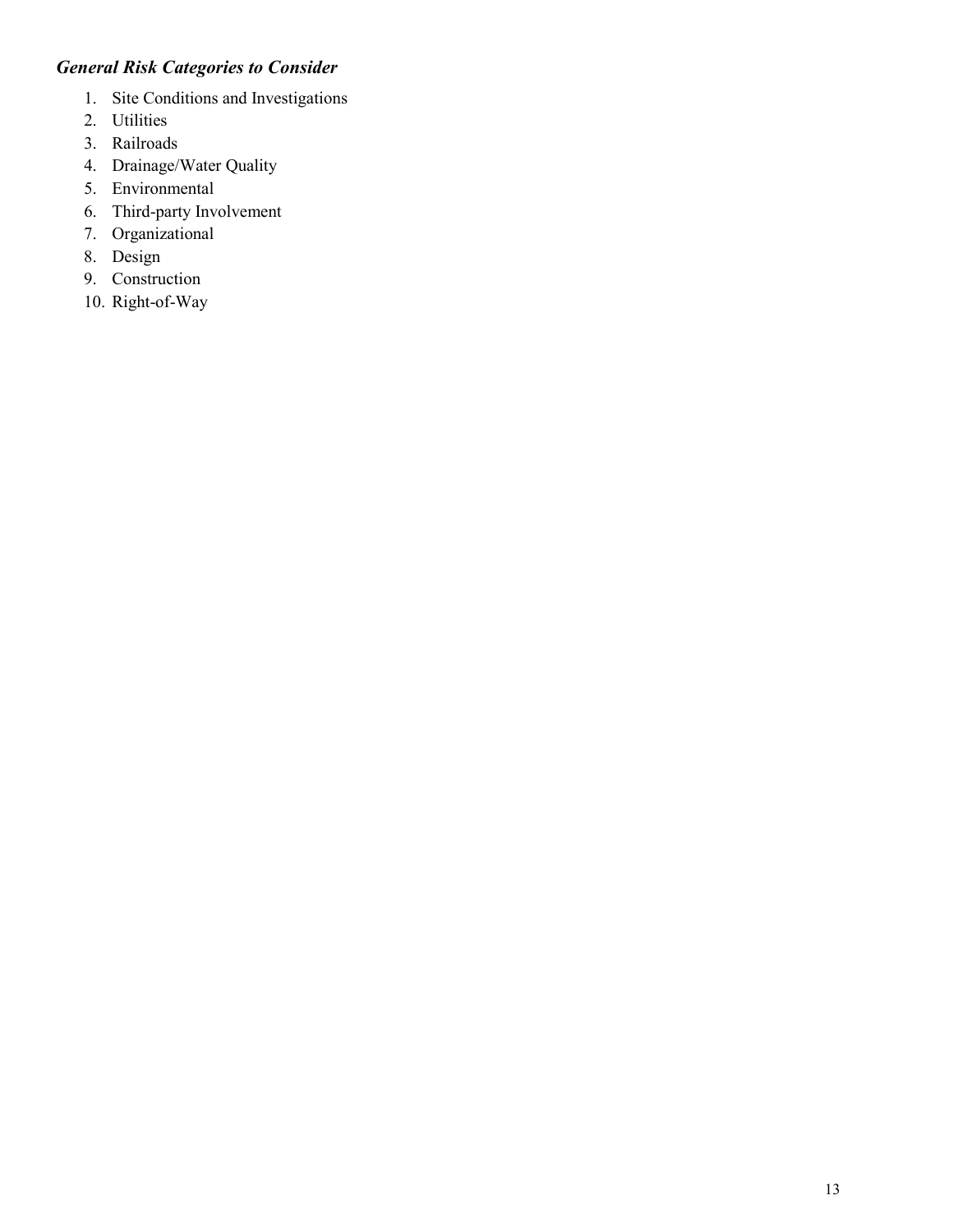# **Project Delivery Selection Summary**

Determine the factors that should be considered in the project delivery selection, discuss the opportunities and obstacles related to each factor, and document the discussion on the following pages. Then complete the summary below.

| PROJECT DELIVERY METHOD OPPORTUNITY/OBSTACLE SUMMARY |             |             |             |
|------------------------------------------------------|-------------|-------------|-------------|
|                                                      | <b>DBB</b>  | <b>DB</b>   | <b>CMGC</b> |
| <b>Primary Selection Factors</b>                     |             |             |             |
| 1. Project Complexity & Innovation                   | $++$        |             | $+/++$      |
| 2. Project Delivery Schedule                         | $\ddot{}$   |             | $+/++$      |
| 3. Project Cost Considerations                       | $\ddot{}$   | $-$ /+      | ÷.          |
| 4. Level of Design                                   | $\ddot{}$   | +           | +           |
| 5. Risk Assessment                                   | $\ddot{}$   | $-1$        | $++$        |
| <b>Secondary Selection Factors</b>                   |             |             |             |
| 6. Staff Experience/Availability<br>(Agency)         | <b>PASS</b> | <b>PASS</b> | <b>PASS</b> |
| 7. Level of Oversight and Control                    | <b>PASS</b> | <b>PASS</b> | <b>PASS</b> |
| 8. Competition and Contractor<br>Experience          | <b>PASS</b> | <b>PASS</b> | <b>PASS</b> |

## **Rating Key**

- **++** Most appropriate delivery method
- **+** Appropriate delivery method
- **–** Least appropriate delivery method
- **X** Fatal Flaw (discontinue evaluation of this method)
- **NA** Factor not applicable or not relevant to the selection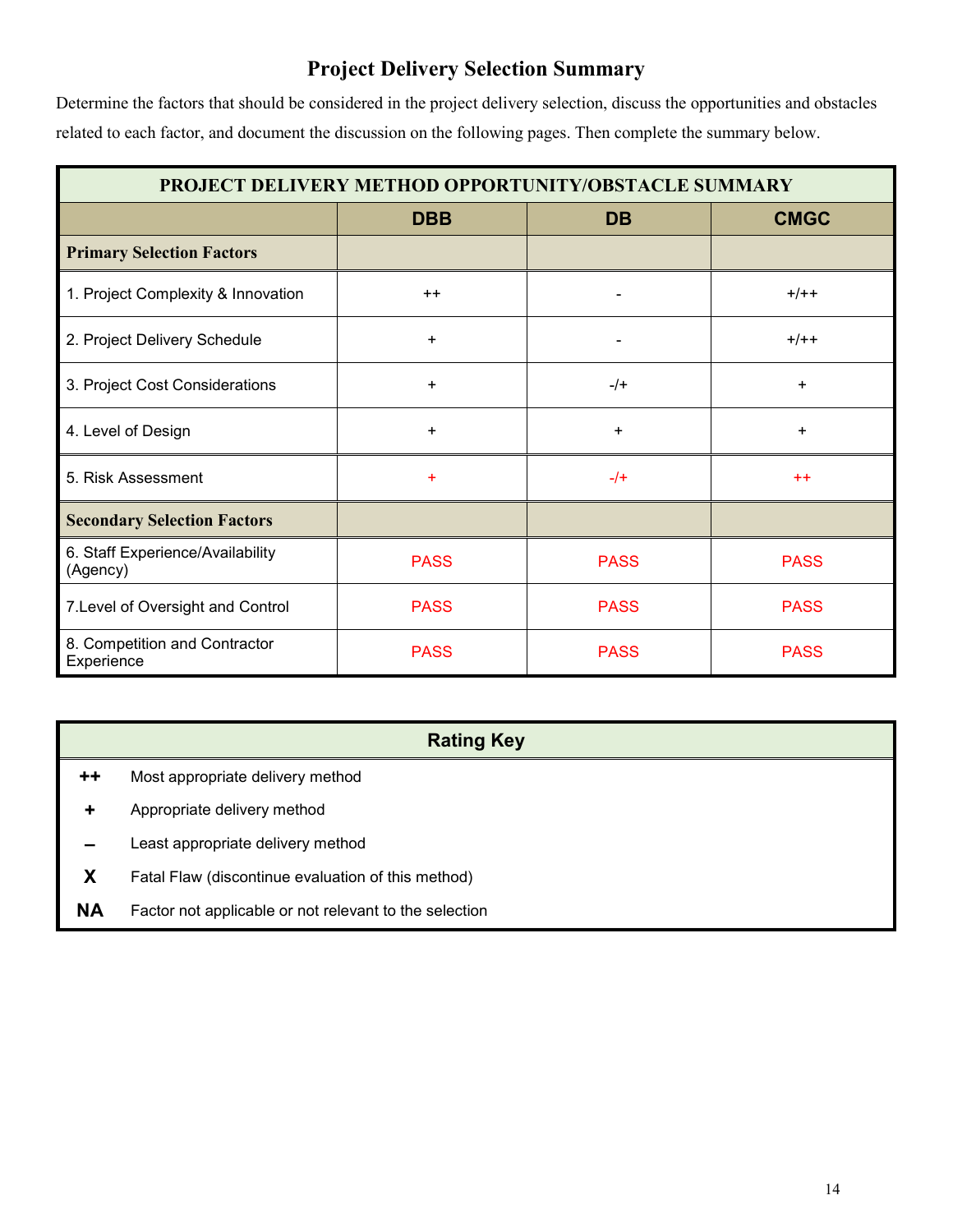# **Project Delivery Selection Summary Conclusions and Comments**

Discussion focused on relevant experiences and opinions from attendees with various expertise in all delivery methods. The team was unable to reach a concrete decision on a single delivery method due to the following outstanding factors which largely impact the final delivery type selection:

- **Scope** Can the frontage roads be eliminated from the design? This will have implications on innovation, ROW, timing (negotiations and IGAs), and political environment (IGAs may help secure and/or keep SB 267 funding).
- **Budget** The discussion assumed a \$200M base packet with \$87.5M in INFRA Grant funding (award announcement expected in April/May 2018). If INFRA is not secured, the Transportation Commission could possibly approve ~\$40M to add to the base packet. The timing of this ~\$40M in funds needs to be understood as this will affect work packaging options.
- **Timing**  What is the timeline and driver of project delivery in either design and/or construction? Do we need to have a contractor on board by a certain time? Are IGA executions acceptable in place of a contractor? Project timing clarification will help drive our delivery method.

DBB and CM/GC methods were the clear front runners, never scoring less than appropriate in any Primary Factor category. Though DB did not have any fatal flaws, it scored very low in all Primary Factor categories, and has thus been ruled out as a viable delivery method for this project.

A PDSM – Phase II meeting will be held in a few months after all necessary information has been gathered to make an informed decision between DBB and CM/GC.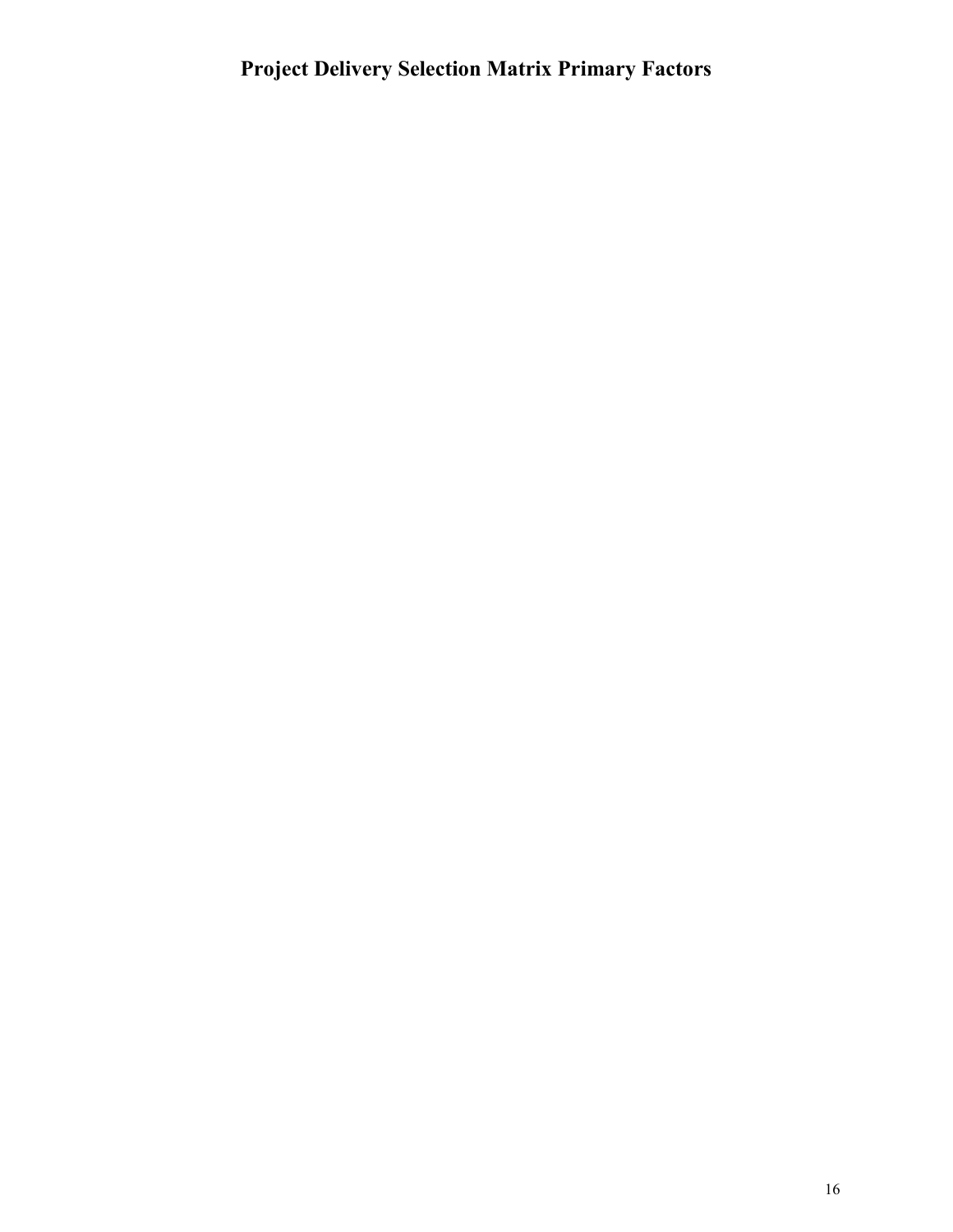## *1) Project Complexity and Innovation*

Project complexity and innovation is the potential applicability of new designs or processes to resolve complex technical

issues.

**DESIGN-BID-BUILD -** Allows Agency to fully resolve complex design issues and qualitatively evaluate designs before procurement of the general contractor. Innovation is provided by Agency/Consultant expertise and through traditional agency directed processes such as VE studies and contractor bid alternatives.

| <b>Opportunities</b>                                                                              | <b>Obstacles</b>                                                |  |
|---------------------------------------------------------------------------------------------------|-----------------------------------------------------------------|--|
| CDOT maintains control of the design and direction<br>of the project (frontage road coordination) | Potential for a dispute (design error, etc.)                    |  |
| Constructability review focused on risks (traffic<br>control, phasing, material)                  | Contractor input on phasing and hauling of material             |  |
| Minimal opportunities for innovation                                                              | Right-of-way process (timing of acquisitions)                   |  |
| Owner driven risks and opportunities to resolve                                                   | Can create scope creep and increased time on<br>design          |  |
| Highly optimized pavement section/design                                                          | Innovation during construction could lead to<br>increased costs |  |
| Scalable projects, based on funding (application of<br>practical based design)                    |                                                                 |  |
| Use of innovative opportunities from Segments 7 &                                                 |                                                                 |  |

**CMGC -** Allows independent selection of designer and contractor based on qualifications and other factors to jointly address complex innovative designs through three party collaboration of Agency, designer and Contractor. Allows for a qualitative (non-price oriented) design but requires agreement on CAP.

| <b>Opportunities</b>                                                                | <b>Obstacles</b>                                                                                                        | <b>Rating</b> |
|-------------------------------------------------------------------------------------|-------------------------------------------------------------------------------------------------------------------------|---------------|
| Contractor input on phasing and hauling of material                                 | Only get one team's input on innovation (ICE,<br>design and contractor)                                                 |               |
| CDOT maintains control of the design and direction                                  | Could limit innovation depending on the selection of                                                                    |               |
| of the project (frontage road coordination)                                         | a contractor (pavement)                                                                                                 |               |
| Scalable projects, based on funding (application of<br>practical based design)      | Can create scope creep and increased time on<br>design                                                                  |               |
| Constructability review from contractor and ICE                                     |                                                                                                                         | $+/++$        |
| Real time cost estimating and controls                                              |                                                                                                                         |               |
| Early contractor involvement in bridge design and<br>procurement                    |                                                                                                                         |               |
| Contractor knowledge in procurement of materials,<br>phasing, etc.                  |                                                                                                                         |               |
| Innovation in pavement design because the owner<br>still maintains control          |                                                                                                                         |               |
|                                                                                     | <b>DESIGN-BUILD - Incorporates design-builder input into design process through best value selection and contractor</b> |               |
|                                                                                     | proposed Alternate Technical Concepts (ATCs) – which are a cost oriented approach to providing complex and              |               |
|                                                                                     | innovative designs. Requires that desired solutions to complex projects be well defined through contract requirements.  |               |
| <b>Opportunities</b>                                                                | <b>Obstacles</b>                                                                                                        | Rating        |
| Ability to procure a contractor early on (phasing<br>knowledge, working around ROW) | Loss of control of design components                                                                                    |               |
| Contractor knowledge in procurement of materials,                                   | Does invite an opportunity for innovation on the                                                                        |               |
| phasing, etc.                                                                       | pavement section                                                                                                        |               |
| Competitive design on interchange types                                             | Definition of the scope, level of control in terms of<br>innovation                                                     |               |
| Structure innovation (competitive input, phasing and                                | Innovation during construction could lead to                                                                            |               |
| design)                                                                             | increased costs                                                                                                         |               |
| Contractor owns the design and has the opportunity                                  |                                                                                                                         |               |
| to be more fluid (utilities, ROW phasing)                                           |                                                                                                                         |               |
|                                                                                     |                                                                                                                         |               |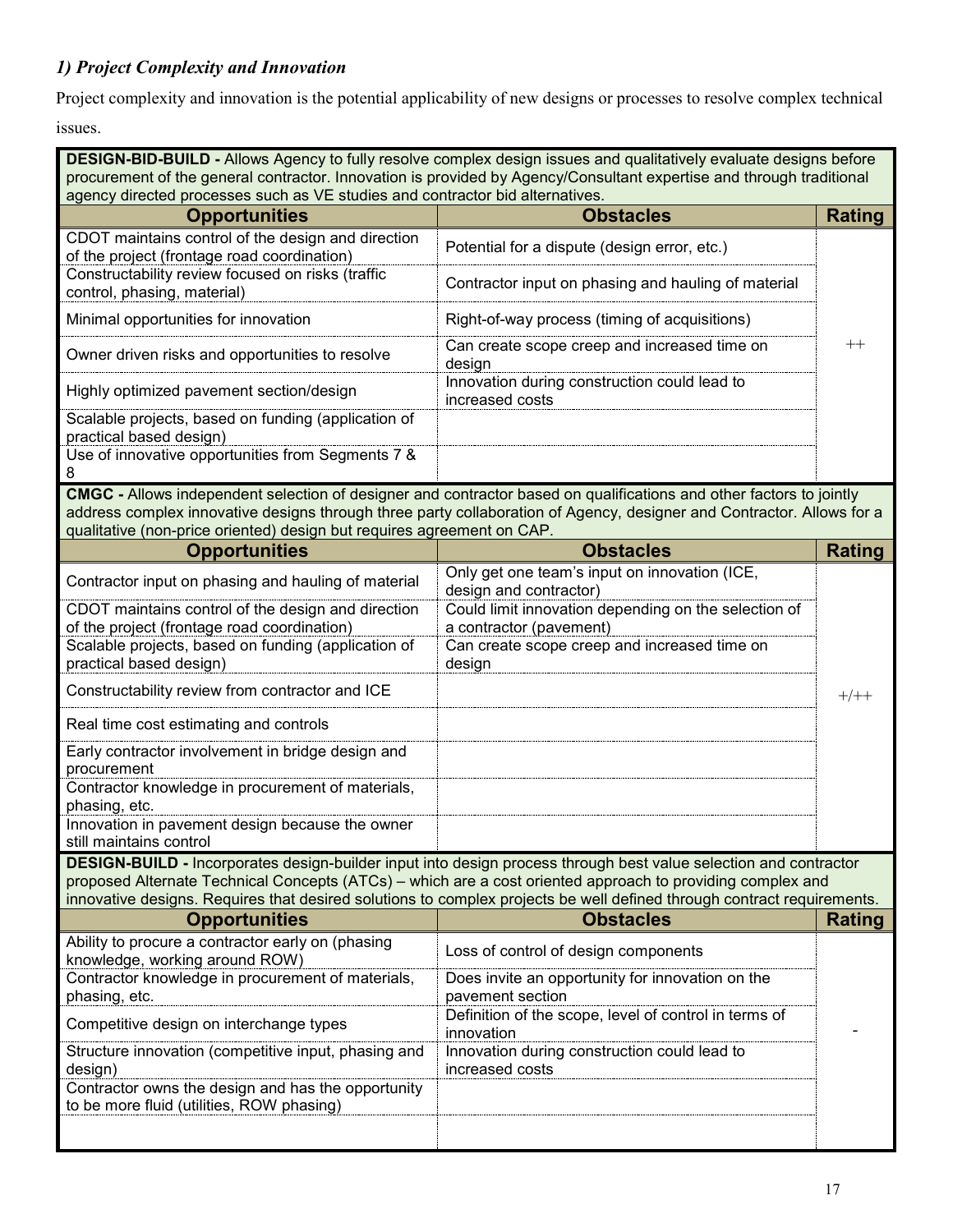## *2) Delivery Schedule*

Delivery schedule is the overall project schedule from scoping through design, construction and opening to the public.

Assess time considerations for starting the project or receiving dedicated funding and assess project completion

importance.

| DESIGN-BID-BUILD - Requires time to perform sequential design and procurement, but if design time is available has<br>the shortest procurement time after the design is complete.                                                                                                                                                                       |                                                                                                                                                                                                                                                                                                                                                              |               |  |  |
|---------------------------------------------------------------------------------------------------------------------------------------------------------------------------------------------------------------------------------------------------------------------------------------------------------------------------------------------------------|--------------------------------------------------------------------------------------------------------------------------------------------------------------------------------------------------------------------------------------------------------------------------------------------------------------------------------------------------------------|---------------|--|--|
| <b>Opportunities</b>                                                                                                                                                                                                                                                                                                                                    | <b>Obstacles</b>                                                                                                                                                                                                                                                                                                                                             | Rating        |  |  |
| Opportunity to purchase ROW and refine design                                                                                                                                                                                                                                                                                                           | Majority of the ROW needs to be purchased before<br>going to construction                                                                                                                                                                                                                                                                                    |               |  |  |
| IGA coordination and execution                                                                                                                                                                                                                                                                                                                          | Can't obligate funds until you are ready to go to<br>construction                                                                                                                                                                                                                                                                                            |               |  |  |
| Flexible funding and start dates can be<br>accommodated                                                                                                                                                                                                                                                                                                 | Time to re-bid if it's over the engineer's estimate                                                                                                                                                                                                                                                                                                          |               |  |  |
| If timing of funding is flexible, then innovation is<br>reduced                                                                                                                                                                                                                                                                                         |                                                                                                                                                                                                                                                                                                                                                              | +             |  |  |
| the CM and designer and by the process of reaching a reasonable CAP.                                                                                                                                                                                                                                                                                    | <b>CMGC</b> - Quickly gets contractor under contract and under construction to meet funding obligations before completing<br>design. Parallel process of development of contract requirements, design, procurements, and construction can<br>accelerate project schedule. However, schedule can be slowed down by coordinating design-related issues between |               |  |  |
| <b>Opportunities</b>                                                                                                                                                                                                                                                                                                                                    | <b>Obstacles</b>                                                                                                                                                                                                                                                                                                                                             | <b>Rating</b> |  |  |
| Ability to obligate funds earlier in the process                                                                                                                                                                                                                                                                                                        | Schedule delays if you can't come to agreed upon<br>prices                                                                                                                                                                                                                                                                                                   |               |  |  |
| IGA coordination and execution                                                                                                                                                                                                                                                                                                                          | Schedule delays if you can't come to terms on scope                                                                                                                                                                                                                                                                                                          |               |  |  |
| Go to construction without 100% design or ROW                                                                                                                                                                                                                                                                                                           | If timing of funding is flexible, then innovation is<br>reduced                                                                                                                                                                                                                                                                                              |               |  |  |
| Flexible funding and start dates can be<br>accommodated                                                                                                                                                                                                                                                                                                 |                                                                                                                                                                                                                                                                                                                                                              | $+/++$        |  |  |
|                                                                                                                                                                                                                                                                                                                                                         |                                                                                                                                                                                                                                                                                                                                                              |               |  |  |
| DESIGN-BUILD - Ability to get project under construction before completing design. Parallel process of design and<br>construction can accelerate project delivery schedule; however, procurement time can be lengthy due to the time<br>necessary to develop an adequate RFP, evaluate proposals and provide for a fair, transparent selection process. |                                                                                                                                                                                                                                                                                                                                                              |               |  |  |
| <b>Opportunities</b><br>IGA coordination and execution                                                                                                                                                                                                                                                                                                  | <b>Obstacles</b><br>Schedule delays for BAFO                                                                                                                                                                                                                                                                                                                 | <b>Rating</b> |  |  |
| Go to construction without 100% design or ROW                                                                                                                                                                                                                                                                                                           | CDOT resources & experience during RFP<br>development (time to write the RFP)                                                                                                                                                                                                                                                                                |               |  |  |
| Use of Segments 7 & 8 procurement documents                                                                                                                                                                                                                                                                                                             | Schedule delays if you can't come to terms on scope                                                                                                                                                                                                                                                                                                          |               |  |  |
| Complete schedule of construction                                                                                                                                                                                                                                                                                                                       | Lack of flexibility with funding and moving start dates                                                                                                                                                                                                                                                                                                      |               |  |  |
|                                                                                                                                                                                                                                                                                                                                                         | If timing of funding is flexible, then innovation is<br>reduced                                                                                                                                                                                                                                                                                              |               |  |  |
|                                                                                                                                                                                                                                                                                                                                                         |                                                                                                                                                                                                                                                                                                                                                              |               |  |  |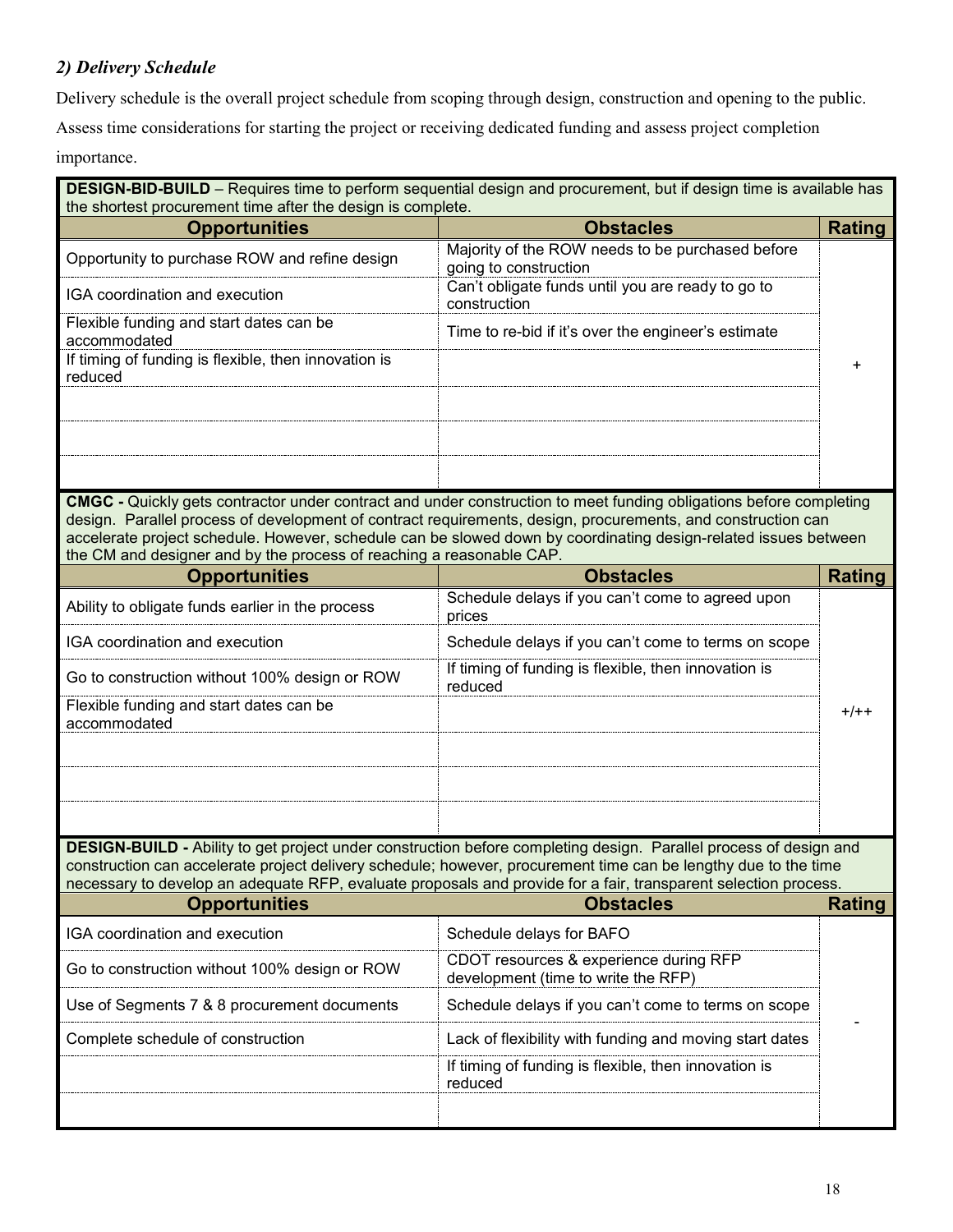# *3) Level of Design*

Level of design is the percentage of design completion at the time of the project delivery procurement.

| <b>DESIGN-BID-BUILD - 100%</b> design by Agency or contracted design team, with Agency having complete control over<br>the design. |                                                                                                                                                                                                                                                   |               |
|------------------------------------------------------------------------------------------------------------------------------------|---------------------------------------------------------------------------------------------------------------------------------------------------------------------------------------------------------------------------------------------------|---------------|
| <b>Opportunities</b>                                                                                                               | <b>Obstacles</b>                                                                                                                                                                                                                                  | <b>Rating</b> |
| <b>NEPA</b> completion                                                                                                             | Oil-wells / undiscovered risks                                                                                                                                                                                                                    |               |
| Right-of-way secured                                                                                                               | Less integration between design and construction                                                                                                                                                                                                  |               |
|                                                                                                                                    |                                                                                                                                                                                                                                                   |               |
|                                                                                                                                    |                                                                                                                                                                                                                                                   |               |
|                                                                                                                                    |                                                                                                                                                                                                                                                   |               |
| project schedule.                                                                                                                  | <b>CMGC</b> - Can utilize a lower level of design prior to procurement of the CMGC and then joint collaboration of Agency,<br>designer, and CMGC in the further development of the design. Iterative nature of design process risks extending the |               |
| <b>Opportunities</b>                                                                                                               | <b>Obstacles</b>                                                                                                                                                                                                                                  | <b>Rating</b> |
| Design is early enough to get good contractor<br>engagement                                                                        | Contractor preference throughout design could lead<br>to efficiencies                                                                                                                                                                             |               |
| Structure selection and input                                                                                                      | Clarity in the design for ROW discussions                                                                                                                                                                                                         |               |
| Breakout work into appropriate packages                                                                                            |                                                                                                                                                                                                                                                   |               |
|                                                                                                                                    |                                                                                                                                                                                                                                                   |               |
|                                                                                                                                    |                                                                                                                                                                                                                                                   |               |
|                                                                                                                                    |                                                                                                                                                                                                                                                   |               |
|                                                                                                                                    |                                                                                                                                                                                                                                                   |               |
|                                                                                                                                    |                                                                                                                                                                                                                                                   |               |
| properly allocate risk (typically 30% or less).                                                                                    | <b>DESIGN-BUILD -</b> Design advanced by Agency to the level necessary to precisely define contract requirements and                                                                                                                              |               |
| <b>Opportunities</b>                                                                                                               | <b>Obstacles</b>                                                                                                                                                                                                                                  | <b>Rating</b> |
| Early enough for a performance based RFP                                                                                           | Clarity in the design for ROW discussions                                                                                                                                                                                                         |               |
| Enough design to minimize risk (geotechnical and<br>utility)                                                                       | Pavement design refinement                                                                                                                                                                                                                        |               |
|                                                                                                                                    | <b>NEPA</b> completion                                                                                                                                                                                                                            |               |
|                                                                                                                                    |                                                                                                                                                                                                                                                   |               |
|                                                                                                                                    |                                                                                                                                                                                                                                                   |               |
|                                                                                                                                    |                                                                                                                                                                                                                                                   |               |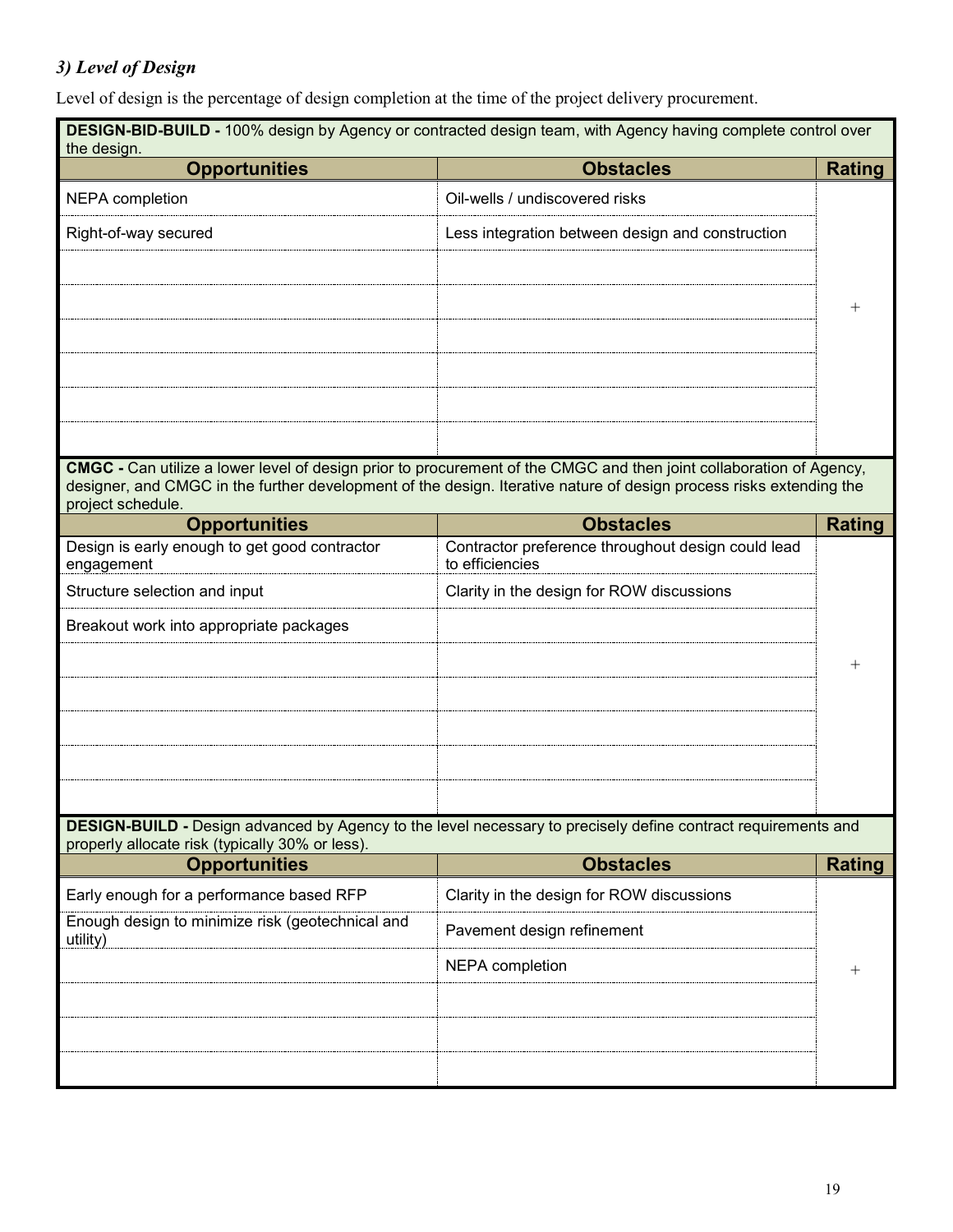## *4) Project Cost Considerations*

Project cost is the financial process related to meeting budget restrictions, early and precise cost estimation, and control of

project costs.

**DESIGN-BID-BUILD -** Competitive bidding provides a low cost construction for a fully defined scope of work. Costs accuracy limited until design is completed. More likelihood of cost change orders due to contractor having no design responsibility.

| <b>Opportunities</b>                                                               | <b>Obstacles</b>                                                                                                    |  |
|------------------------------------------------------------------------------------|---------------------------------------------------------------------------------------------------------------------|--|
| Multiple bid packages and control the overall cost<br>(scalable)                   | Difficult to get good bids from contractors                                                                         |  |
| Competitive bid environment                                                        | Engineer's estimate could be off (order of<br>magnitude)                                                            |  |
| Flexible in design to accommodate funding<br>changes/variability (delay decisions) | Locked in on the design / negotiation of change<br>orders                                                           |  |
|                                                                                    | Flexibility is lost / can't maximize scope                                                                          |  |
|                                                                                    | Unknown conditions, claims, errors                                                                                  |  |
|                                                                                    | Potential for a contractor to put in an unreasonably<br>low price and attempt to take advantage of change<br>orders |  |
|                                                                                    |                                                                                                                     |  |

**CMGC -** Agency/designer/contractor collaboration to reduce risk pricing can provide a low cost project however noncompetitive negotiated CAP introduces price risk. Good flexibility to design to a budget.

| <b>Opportunities</b>                                           | <b>Obstacles</b>                    |  |
|----------------------------------------------------------------|-------------------------------------|--|
| Scalable/ multiple packages coordinated with the<br>contractor | Not coming to an agreed upon price  |  |
| Unit price certainty                                           | Not a competitive price             |  |
| Unknown conditions, claims, errors                             | Paying a premium for work packaging |  |
| Shared risk pool                                               |                                     |  |
| Approach to price (used during procurement)                    |                                     |  |
| ICE involvement throughout the design process                  |                                     |  |
|                                                                |                                     |  |
|                                                                |                                     |  |

**DESIGN-BUILD -** Designer-builder collaboration and ATCs can provide a cost-efficient response to project goals. Costs are determined with design-build proposal, early in design process. Allows a variable scope bid to match a fixed budget. Poor risk allocation can result in high contingencies.

| <b>Opportunities</b>                                                                                     | <b>Obstacles</b>                                                                                                    |  |
|----------------------------------------------------------------------------------------------------------|---------------------------------------------------------------------------------------------------------------------|--|
| Competitive market price for both design and<br>construction                                             | May not understand those costs until the end                                                                        |  |
| Maximizing scope with financial constraints                                                              | Costs could be traded for life cycle                                                                                |  |
| Existing contractor teams from other projects that<br>might be able to be more efficient in this process | Potential for a contractor to put in an unreasonably<br>low price and attempt to take advantage of change<br>orders |  |
|                                                                                                          | Cost of additional staff time for procurement                                                                       |  |
|                                                                                                          | Resource availability given all the current<br>construction projects in the region                                  |  |
|                                                                                                          |                                                                                                                     |  |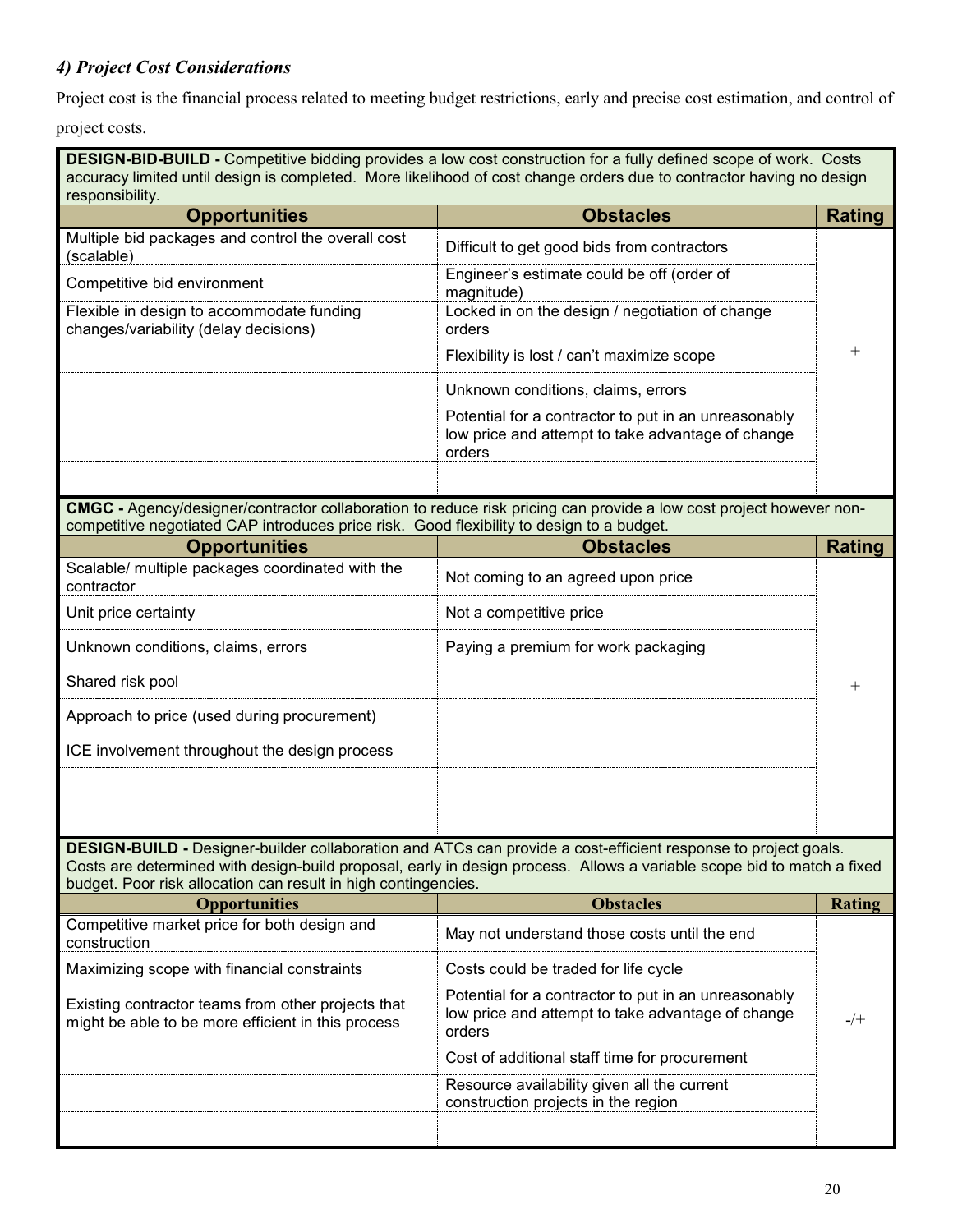## *5) Risk Assessment of Delivery Methods*

Risk is an uncertain event or condition that, if it occurs, has an effect on a project's objectives. Risk allocation is the assignment of unknown events or conditions to the party that can best manage them. An initial assessment of project risks is important to ensure the selection of the delivery method that can properly address them. An approach that focuses on a fair allocation of risk will be most successful.

**DESIGN-BID-BUILD -** Risk allocation for design-bid-build best is understood by the industry, but requires that most design-related risks and third party risks be resolved prior to procurement to avoid costly contractor contingency pricing, change orders, and potential claims.

| <b>Opportunities</b>                                                                                     | <b>Obstacles</b>                                  |  |
|----------------------------------------------------------------------------------------------------------|---------------------------------------------------|--|
| Risk allocation is widely understood.                                                                    | Low bid process limits the selection of a quality |  |
| Opportunity to avoid or mitigate risk through<br>complete design.                                        | Owner retains the majority of the risk.           |  |
| Risks related to environmental, railroads, ROW,<br>utilities, etc. are best resolved before procurement. | Limited industry input into risks and allocation. |  |
|                                                                                                          | Change order risks can be greater and unforeseen. |  |
|                                                                                                          | Contractor bids reflect their interpretation of   |  |
|                                                                                                          | location of the risks                             |  |
|                                                                                                          |                                                   |  |

**CMGC -** Provides opportunity for Agency, designer, and contractor to collectively identify and minimize project risks, and allocate risk to appropriate party. Has potential to minimize contractor contingency pricing of risk, but can lose the element of competition in pricing.

| <b>Opportunities</b>                                                                                                              | <b>Obstacles</b>                                                                                                          | Rating  |
|-----------------------------------------------------------------------------------------------------------------------------------|---------------------------------------------------------------------------------------------------------------------------|---------|
| Contractor has a better understanding of the risks<br>going into construction.                                                    | If Construction Agreement Price cannot be reached,<br>then the typical low-bid risks appear.                              |         |
| Innovative opportunities to allocate risk to different<br>parties.                                                                | Strong agency management is required to negotiate<br>and optimize risks.                                                  |         |
| Opportunities to manage cost risks during CMGC<br>process.                                                                        | Packaging / phasing could result in an entrenched<br>contractor that will have less incentive to negotiate.               |         |
| Contractor can help both identify and mitigate risks.                                                                             | CDOT staff less familiar with CMGC process                                                                                | $^{++}$ |
| Contractor quality plays a part in the selection of the<br>contractor.                                                            |                                                                                                                           |         |
| Opportunity to avoid or mitigate risk through<br>complete design.                                                                 |                                                                                                                           |         |
| Do not need a detailed project scope to allow project<br>implementation to proceed.                                               |                                                                                                                           |         |
|                                                                                                                                   |                                                                                                                           |         |
|                                                                                                                                   | <b>DESIGN-BUILD -</b> Provides opportunity to properly allocate risks to the party best able to manage them, but requires |         |
| risks allocated to design-builder to be well defined to minimize contractor contingency pricing of risks.<br><b>Opportunities</b> | <b>Obstacles</b>                                                                                                          | Rating  |
| Transfer of risk from owner to contractor.                                                                                        | Limited time to resolve risks.                                                                                            |         |
| Opportunity for industry review of risk allocation.                                                                               | Need a detailed project scope for the RFP to get an<br>accurate / comprehensive response from bidders.                    |         |
| Innovative opportunities to allocate risks to different<br>parties (ex. Schedule, means and methods,<br>phasing).                 | Poorly defined risks can lead to large change orders<br>and cost.                                                         | $-$ /+  |
| Contractor quality plays a part in the selection of the<br>contractor                                                             | Contractor may avoid risks or drive the design to<br>decrease cost at the expense of quality.                             |         |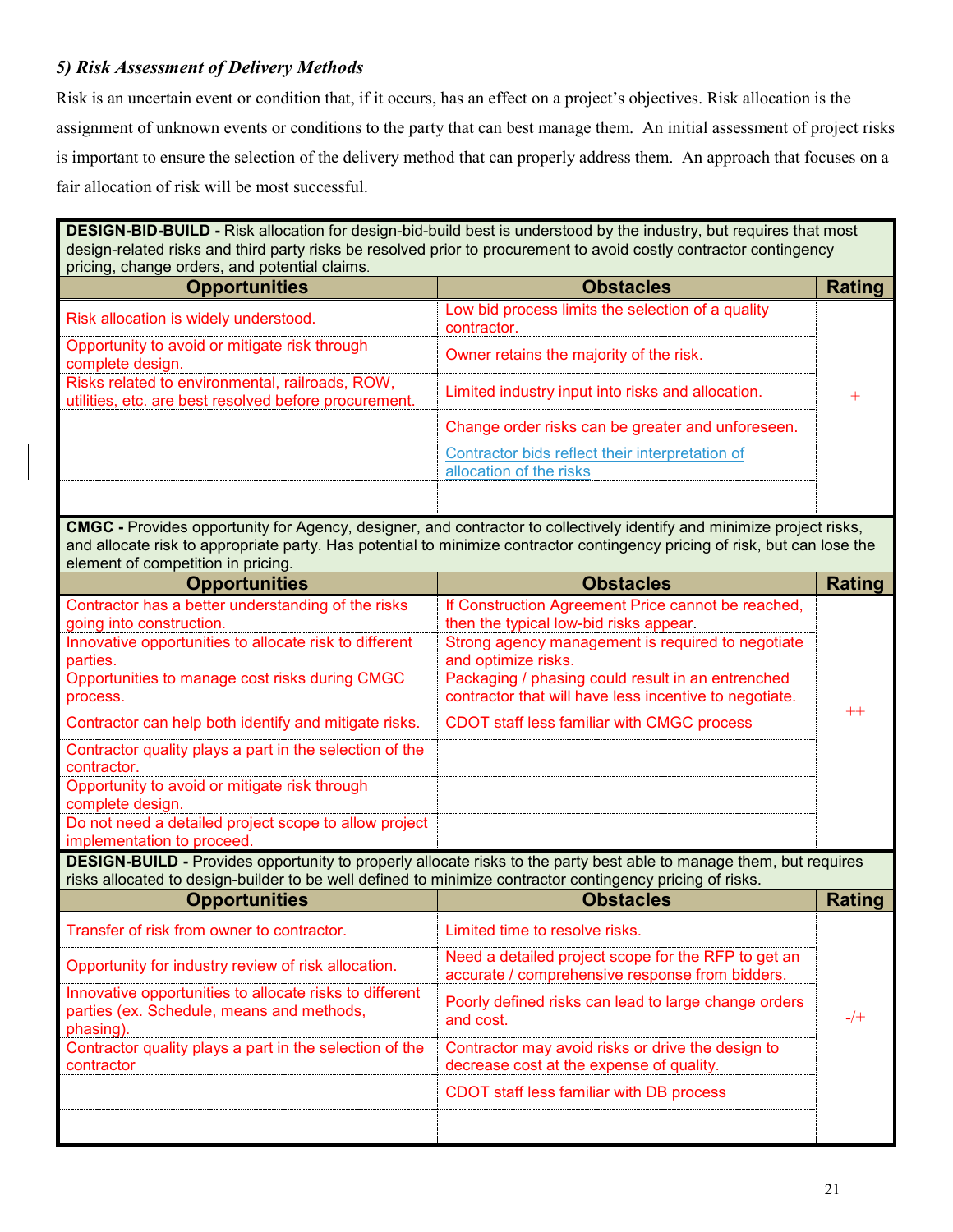# **Project Delivery Selection Matrix Secondary Factors**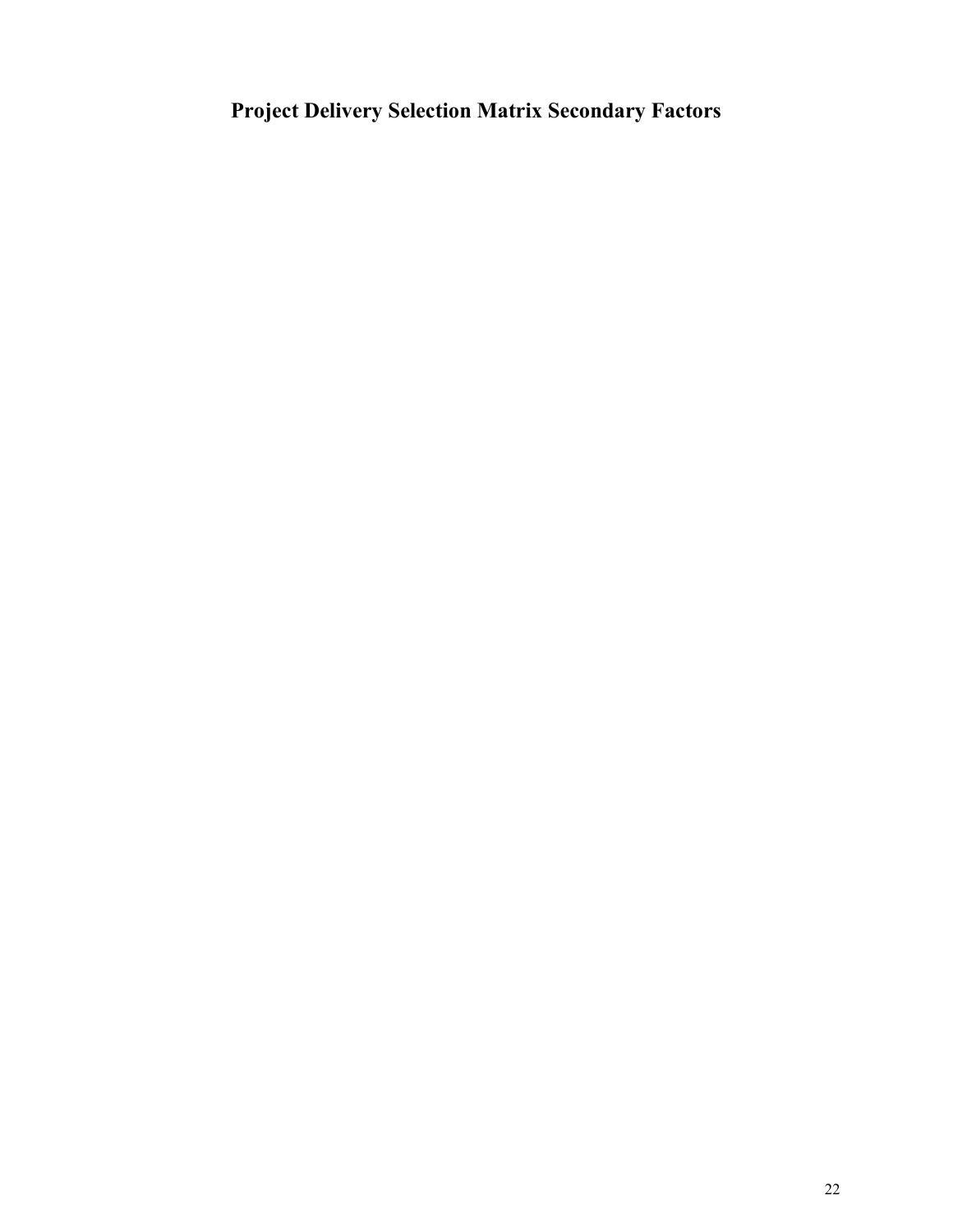# *6) Staff Experience and Availability*

Agency staff experience and availability as it relates to the project delivery methods in question.

|                                                                                                         | DESIGN-BID-BUILD - Technical and management resources necessary to perform the design and plan development. |               |
|---------------------------------------------------------------------------------------------------------|-------------------------------------------------------------------------------------------------------------|---------------|
| Resource needs can be more spread out.<br><b>Opportunities</b>                                          | <b>Obstacles</b>                                                                                            | <b>Rating</b> |
|                                                                                                         |                                                                                                             |               |
|                                                                                                         |                                                                                                             |               |
|                                                                                                         |                                                                                                             |               |
|                                                                                                         |                                                                                                             |               |
|                                                                                                         |                                                                                                             |               |
|                                                                                                         |                                                                                                             |               |
|                                                                                                         |                                                                                                             |               |
|                                                                                                         |                                                                                                             |               |
|                                                                                                         |                                                                                                             |               |
|                                                                                                         |                                                                                                             |               |
|                                                                                                         | CMGC - Strong, committed Agency project management resources are important for success of the CMGC process. |               |
|                                                                                                         | Resource needs are similar to DBB except Agency must coordinate CM's input with the project designer and be |               |
| prepared for CAP negotiations.<br><b>Opportunities</b>                                                  | <b>Obstacles</b>                                                                                            | <b>Rating</b> |
|                                                                                                         |                                                                                                             |               |
|                                                                                                         |                                                                                                             |               |
|                                                                                                         |                                                                                                             |               |
|                                                                                                         |                                                                                                             |               |
|                                                                                                         |                                                                                                             |               |
|                                                                                                         |                                                                                                             |               |
|                                                                                                         |                                                                                                             |               |
|                                                                                                         |                                                                                                             |               |
|                                                                                                         |                                                                                                             |               |
|                                                                                                         |                                                                                                             |               |
| administrate the procurement. Concurrent need for both design and construction resources to oversee the | DESIGN-BUILD - Technical and management resources and expertise necessary to develop the RFQ and RFP and    |               |
| implementation.                                                                                         |                                                                                                             |               |
| <b>Opportunities</b>                                                                                    | <b>Obstacles</b>                                                                                            | <b>Rating</b> |
|                                                                                                         |                                                                                                             |               |
|                                                                                                         |                                                                                                             |               |
|                                                                                                         |                                                                                                             |               |
|                                                                                                         |                                                                                                             |               |
|                                                                                                         |                                                                                                             |               |
|                                                                                                         |                                                                                                             |               |
|                                                                                                         |                                                                                                             |               |
|                                                                                                         |                                                                                                             |               |
|                                                                                                         |                                                                                                             |               |
|                                                                                                         |                                                                                                             |               |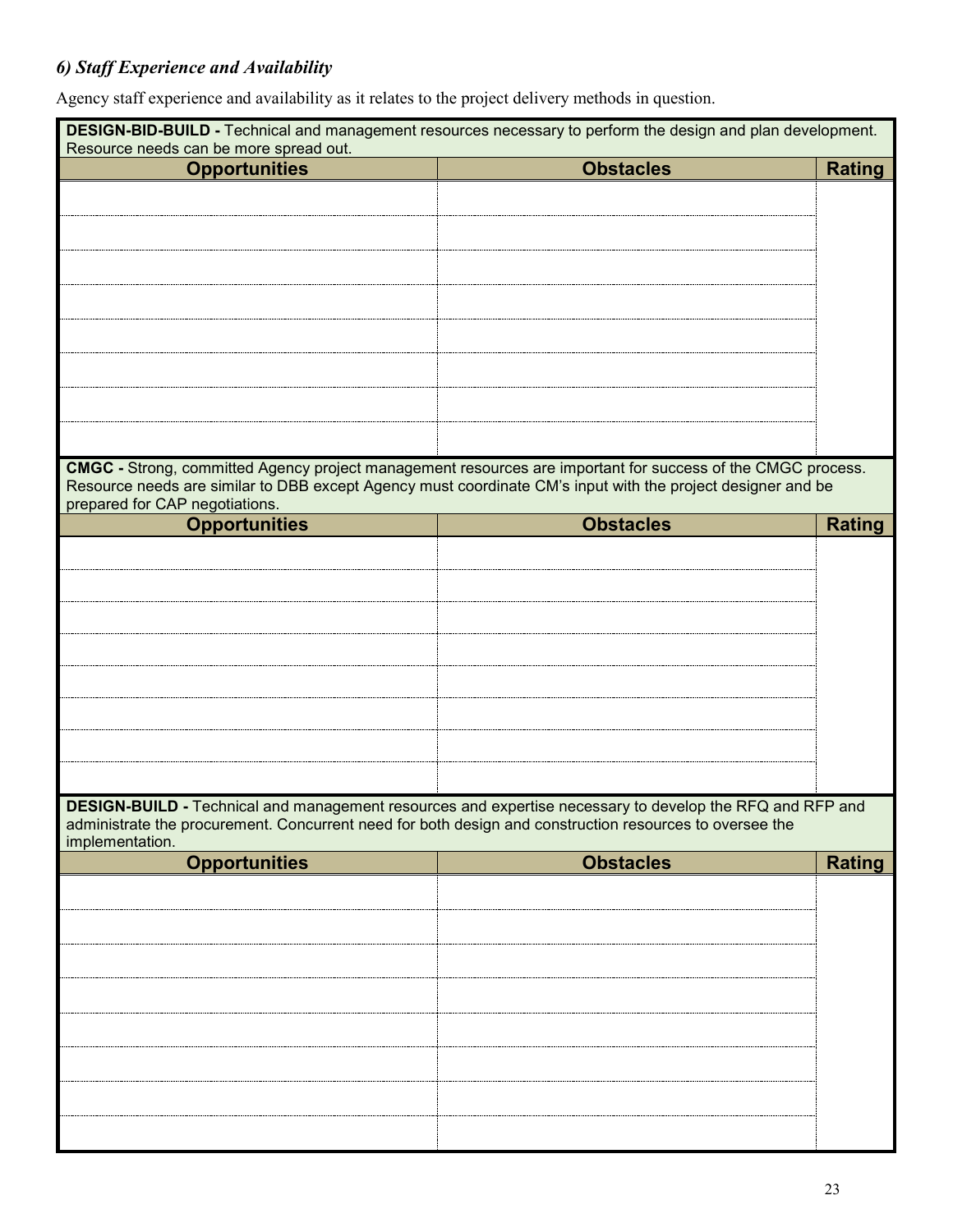# *7) Level of Oversight and Control*

Level of oversight involves the amount of agency staff required to monitor the design or construction, and amount of agency control over the delivery process

| DESIGN-BID-BUILD - Full control over a linear design and construction process.                                                |                                                                                                                  |               |
|-------------------------------------------------------------------------------------------------------------------------------|------------------------------------------------------------------------------------------------------------------|---------------|
| <b>Opportunities</b>                                                                                                          | <b>Obstacles</b>                                                                                                 | <b>Rating</b> |
|                                                                                                                               |                                                                                                                  |               |
|                                                                                                                               |                                                                                                                  |               |
|                                                                                                                               |                                                                                                                  |               |
|                                                                                                                               |                                                                                                                  |               |
|                                                                                                                               |                                                                                                                  |               |
|                                                                                                                               |                                                                                                                  |               |
|                                                                                                                               |                                                                                                                  |               |
|                                                                                                                               |                                                                                                                  |               |
|                                                                                                                               |                                                                                                                  |               |
| CMGC - Most control by Agency over both the design, and construction, and control over a collaborative                        |                                                                                                                  |               |
| agency/designer/contractor project team<br><b>Opportunities</b>                                                               | <b>Obstacles</b>                                                                                                 | <b>Rating</b> |
|                                                                                                                               |                                                                                                                  |               |
|                                                                                                                               |                                                                                                                  |               |
|                                                                                                                               |                                                                                                                  |               |
|                                                                                                                               |                                                                                                                  |               |
|                                                                                                                               |                                                                                                                  |               |
|                                                                                                                               |                                                                                                                  |               |
|                                                                                                                               |                                                                                                                  |               |
|                                                                                                                               |                                                                                                                  |               |
|                                                                                                                               |                                                                                                                  |               |
|                                                                                                                               | DESIGN-BUILD - Less control over the design (design desires must be written into the RFP contract requirements). |               |
| Generally, less control over the construction process (design-builder often has QA responsibilities).<br><b>Opportunities</b> | <b>Obstacles</b>                                                                                                 | <b>Rating</b> |
|                                                                                                                               |                                                                                                                  |               |
|                                                                                                                               |                                                                                                                  |               |
|                                                                                                                               |                                                                                                                  |               |
|                                                                                                                               |                                                                                                                  |               |
|                                                                                                                               |                                                                                                                  |               |
|                                                                                                                               |                                                                                                                  |               |
|                                                                                                                               |                                                                                                                  |               |
|                                                                                                                               |                                                                                                                  |               |
|                                                                                                                               |                                                                                                                  |               |
|                                                                                                                               |                                                                                                                  |               |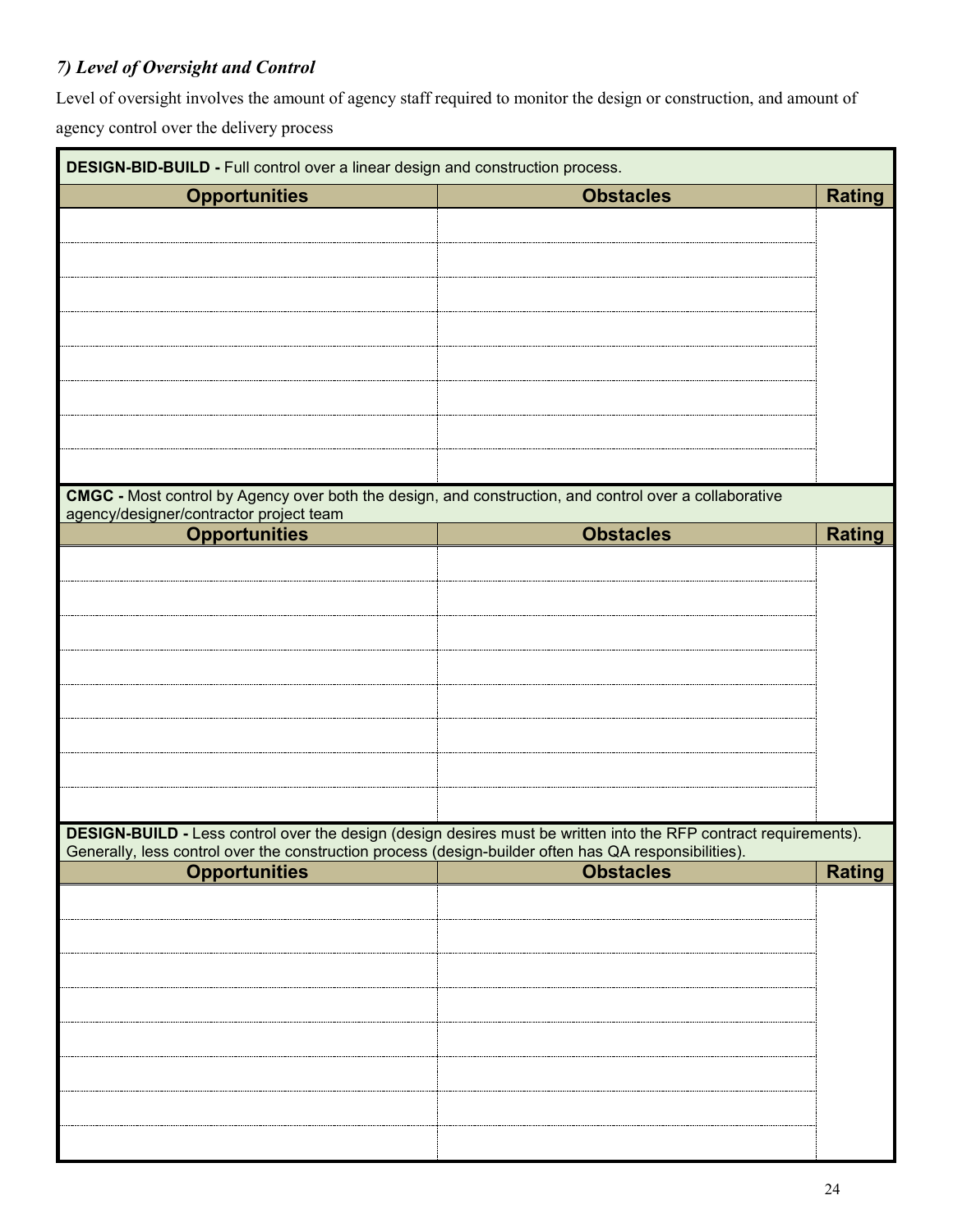# *8) Competition and Contractor Experience*

Competition and availability refers to the level of competition, experience and availability in the market place and its

capacity for the project.

| DESIGN-BID-BUILD - High level of competition, but GC selection is based solely on low price. High level of<br>marketplace experience. |                                                                                                                         |               |
|---------------------------------------------------------------------------------------------------------------------------------------|-------------------------------------------------------------------------------------------------------------------------|---------------|
| <b>Opportunities</b>                                                                                                                  | <b>Obstacles</b>                                                                                                        | <b>Rating</b> |
|                                                                                                                                       |                                                                                                                         |               |
|                                                                                                                                       |                                                                                                                         |               |
|                                                                                                                                       |                                                                                                                         |               |
|                                                                                                                                       |                                                                                                                         |               |
|                                                                                                                                       |                                                                                                                         |               |
|                                                                                                                                       |                                                                                                                         |               |
|                                                                                                                                       |                                                                                                                         |               |
|                                                                                                                                       |                                                                                                                         |               |
|                                                                                                                                       |                                                                                                                         |               |
|                                                                                                                                       |                                                                                                                         |               |
|                                                                                                                                       | CMGC - Allows for the selection of the single most qualified contractor, but CAP can limit price competition. Low level |               |
| of marketplace experience.                                                                                                            |                                                                                                                         |               |
| <b>Opportunities</b>                                                                                                                  | <b>Obstacles</b>                                                                                                        | <b>Rating</b> |
|                                                                                                                                       |                                                                                                                         |               |
|                                                                                                                                       |                                                                                                                         |               |
|                                                                                                                                       |                                                                                                                         |               |
|                                                                                                                                       |                                                                                                                         |               |
|                                                                                                                                       |                                                                                                                         |               |
|                                                                                                                                       |                                                                                                                         |               |
|                                                                                                                                       |                                                                                                                         |               |
|                                                                                                                                       |                                                                                                                         |               |
|                                                                                                                                       |                                                                                                                         |               |
|                                                                                                                                       |                                                                                                                         |               |
|                                                                                                                                       | DESIGN-BUILD - Allows for a balance of price and non-price factors in the selection process. Medium level of            |               |
| marketplace experience.<br><b>Opportunities</b>                                                                                       | <b>Obstacles</b>                                                                                                        | <b>Rating</b> |
|                                                                                                                                       |                                                                                                                         |               |
|                                                                                                                                       |                                                                                                                         |               |
|                                                                                                                                       |                                                                                                                         |               |
|                                                                                                                                       |                                                                                                                         |               |
|                                                                                                                                       |                                                                                                                         |               |
|                                                                                                                                       |                                                                                                                         |               |
|                                                                                                                                       |                                                                                                                         |               |
|                                                                                                                                       |                                                                                                                         |               |
|                                                                                                                                       |                                                                                                                         |               |
|                                                                                                                                       |                                                                                                                         |               |
|                                                                                                                                       |                                                                                                                         |               |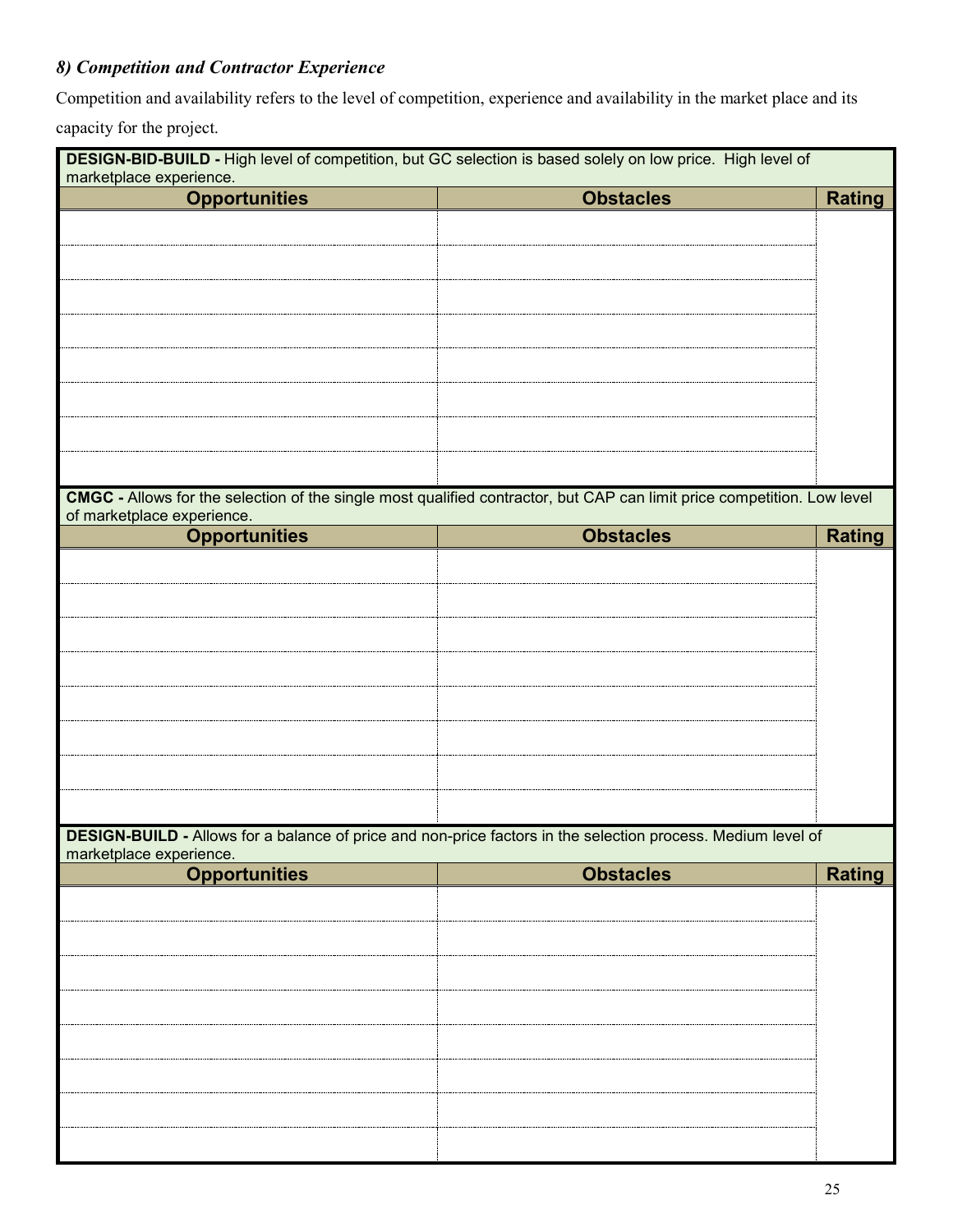# **Project Delivery Selection Factors Opportunities and Obstacles Checklists**

**(With project risk assessment and checklists)**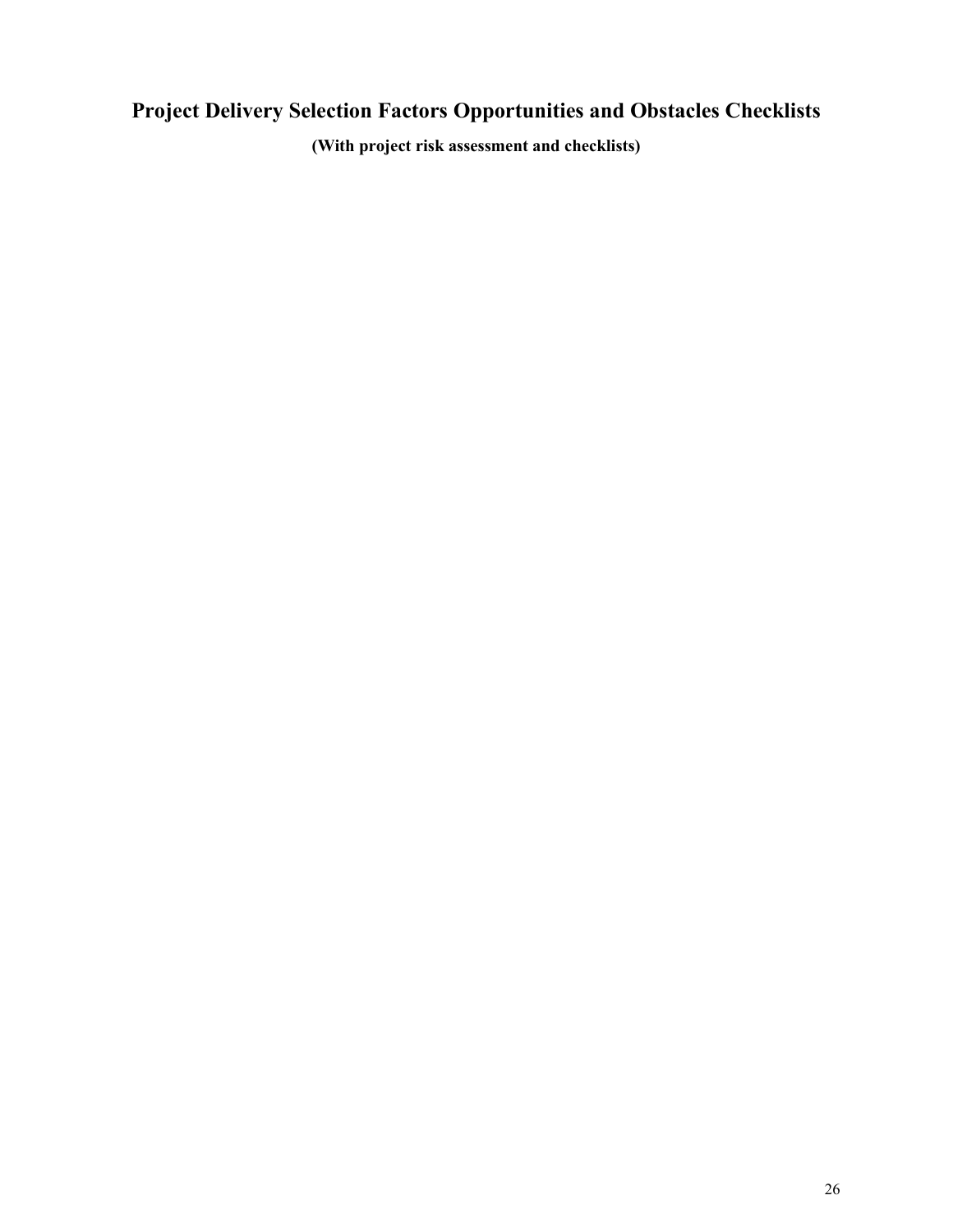### **DESIGN-BID-BUILD Complexity and Innovation Considerations**

- Agencies control of design of complex projects
- Agency and consultant expertise can select innovation independently of contractor abilities
- Opportunities for value engineering studies during design, more time for design solutions
- Aids in consistency and maintainability
- Full control in selection of design expertise
- Complex design can be resolved and competitively bid
- Innovations can add cost or time and restrain contractor's benefits
- No contractor input to optimize costs
- Limited flexibility for integrated design and construction solutions (limited to constructability)
- Difficult to assess construction time and cost due to innovation

### **CMGC Complexity and Innovation Considerations**

- Highly innovative process through 3 party collaboration
- Allows for agency control of a designer/contractor process for developing innovative solutions
- Allows for an independent selection of the best qualified designer and best qualified contractor
- VE inherent in process and enhanced constructability
- Risk of innovation can be better defined and minimized and allocated
- Can take to market for bidding as contingency
- Can develop means and methods to the strengths of a single contractor partner throughout preconstruction
- Process depends on designer/CM relationship
- No contractual relationship between designer/CM
- Innovations can add or reduce cost or time
- Management of scope additions
- •

## **DESIGN-BUILD Complexity and Innovation Considerations**

- Designer and contractor collaborate to optimize means and methods and enhance innovation
- Opportunity for innovation through competitiveness of ATC process
- Can use best-value procurement to select design-builder with best qualifications
- Constructability and VE inherent in process
- Early team integration
- Requires desired solutions to complex designs to be well defined through technical requirements
- Qualitative designs can be difficult to define if not done early in design (example. aesthetics)
- time or cost constraints on designer
- Quality assurance for innovative processes can be difficult to define in RFP
- Ability to obtain intellectual property using stipends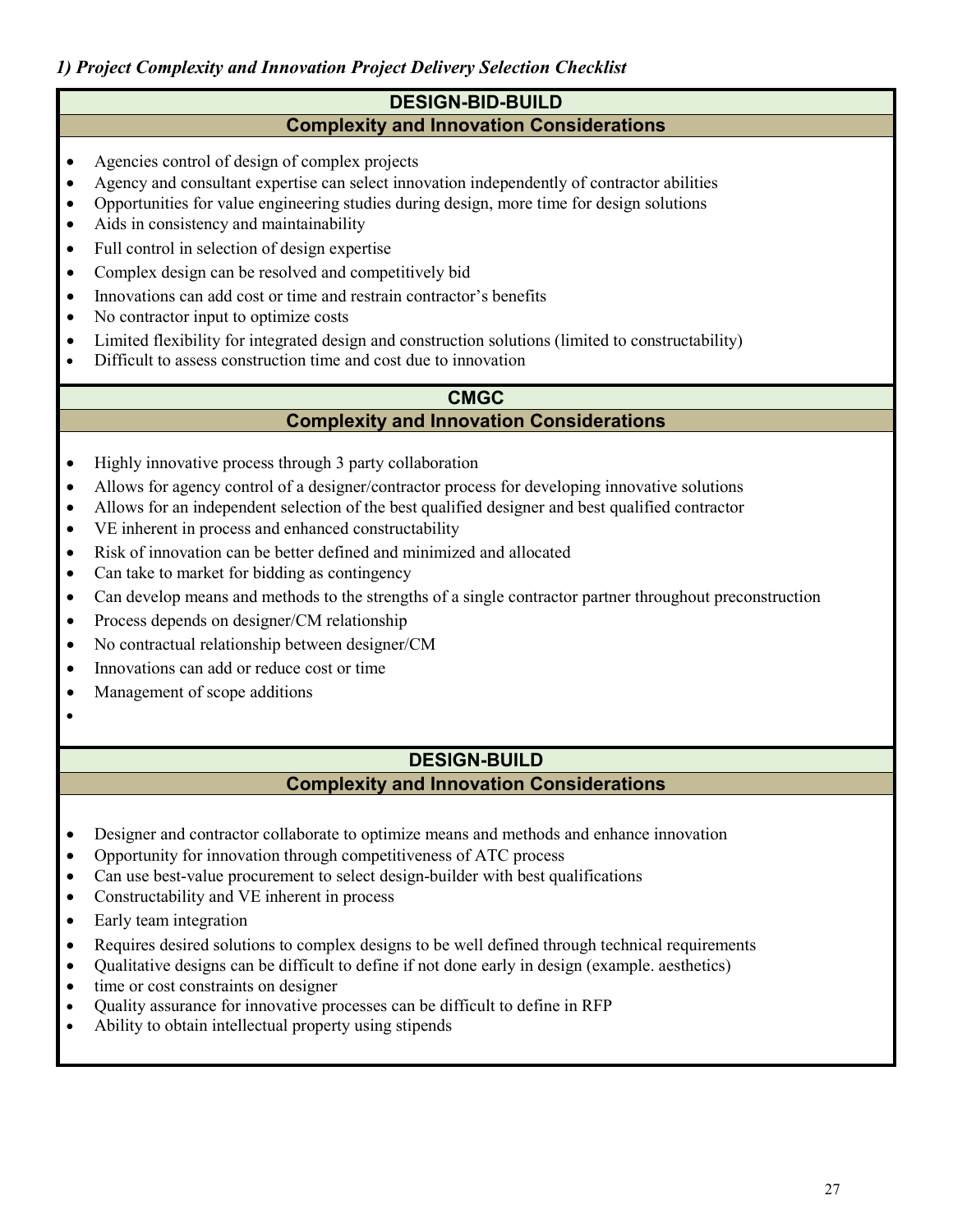## *2) Delivery Schedule Project Delivery Selection Checklist*

### **DESIGN-BID-BUILD Schedule Considerations**

- Schedule is more predictable and more manageable
- Milestones can be easier to define
- Projects can more easily be "shelved"
- Shortest procurement period
- Elements of design can be advanced prior to permitting, construction, etc.
- Time to communicate/discuss design with stakeholders
- Time to perform a linear Design-Bid-Build delivery process
- Design and construction schedules can be unrealistic due to lack of industry input
- Errors in design lead to change orders and schedule delays
- Low bid selection may lead to potential delays and other adverse outcomes.

### **CMGC Schedule Considerations**

- Ability to start construction before entire design, ROW, etc. is complete (i.e., phased design)
- More efficient procurement of long-lead items
- Early identification and resolution of design and construction issues (e.g., utility, ROW, and earthwork)
- Can provide a shorter procurement schedule than DB
- Team involvement for schedule optimization
- Continuous constructability review and VE
- Maintenance of Traffic improves with contractor inputs
- Contractor input for phasing, constructability and traffic control may reduce overall schedule
- Potential for not reaching CAP and substantially delaying schedule
- CAP negotiation can delay the schedule
- Designer-contractor-agency disagreements can add delays
- Strong agency management is required to control schedule

## **DESIGN-BUILD Schedule Considerations**

- Potential to accelerate schedule through parallel design-build process
- Shifting of schedule risk
- Industry input into design and schedule
- Fewer chances for disputes between agency and the Design-Build team
- More efficient procurement of long-lead items
- Ability to start construction before entire design, ROW, etc. is complete (i.e., phased design)
- Allows innovation in resource loading and scheduling by DB team
- Request for proposal development and procurement can be intensive
- Undefined events or conditions found after procurement, but during design can impact schedule and cost
- Time required to define and develop RFP technical requirements and expectations
- Requires agency and stakeholder commitments to an expeditious review of design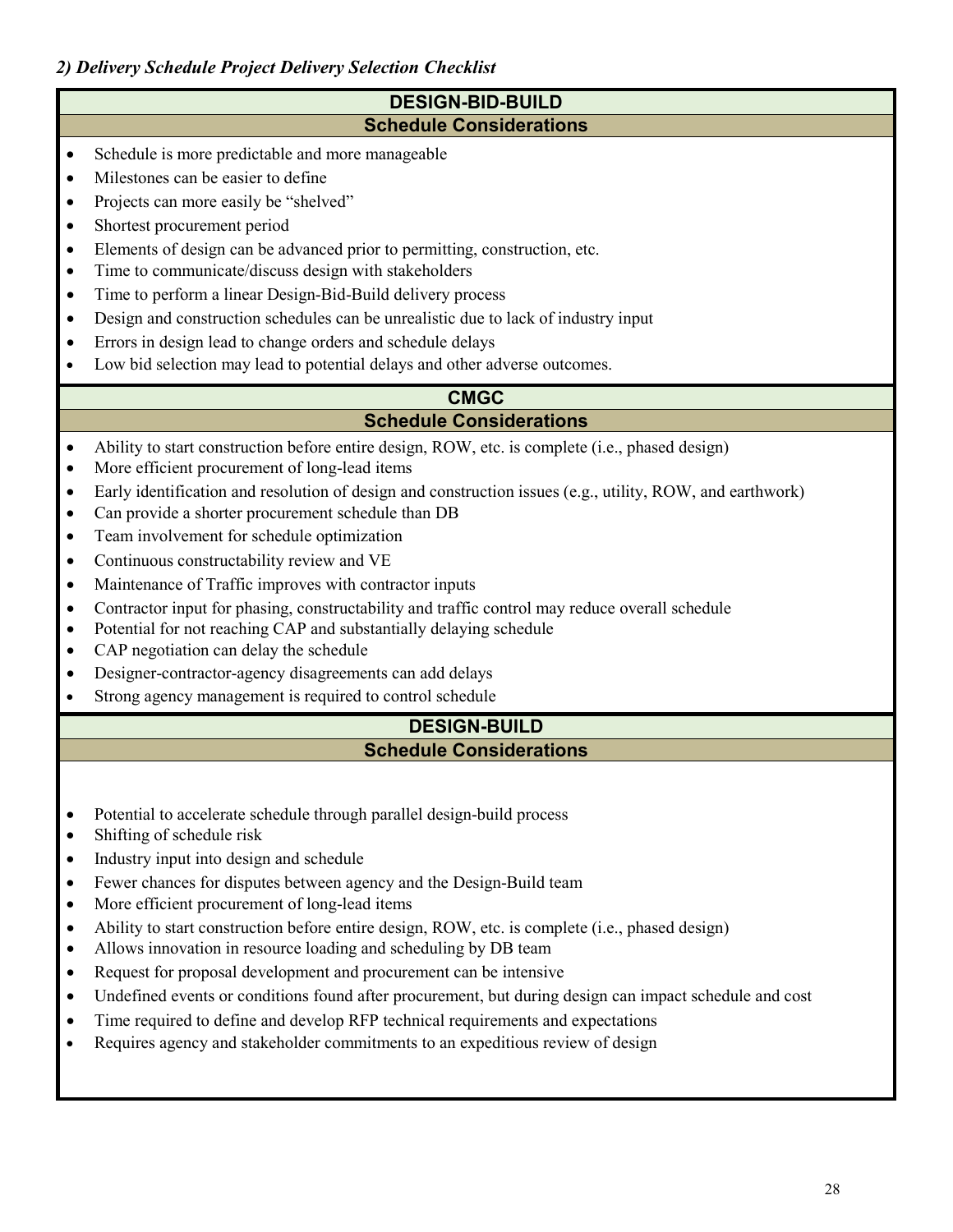## *3) Project Cost Considerations Project Delivery Selection Checklist*

### **DESIGN-BID-BUILD Project Cost Considerations**

- Competitive bidding provides a low cost construction to a fully defined scope of work
- Increased certainty about cost estimates
- Construction costs are contractually set before construction begins
- Cost accuracy is limited until design is completed
- Construction costs are not locked in until design is 100% complete
- Cost reductions due to contractor innovation and constructability is difficult to obtain
- More potential of cost change orders due to Agency design responsibility

### **CMGC Project Cost Considerations**

- Agency/designer/contractor collaboration to reduce project risk can result in lowest project costs
- Early contractor involvement can result in cost savings through VE and constructability
- Cost will be known earlier when compared to DBB
- Integrated design/construction process can provide a cost efficient strategies to project goals
- Can provide a cost efficient response to meet project goals
- Non-competitive negotiated CAP introduces price risk
- Difficulty in CAP negotiation introduces some risk that CAP will not be successfully executed requiring aborting the CMGC process
- Paying for contractor's involvement in the design phase could potentially increase total cost
- Use of Independent Cost Estimating (ICE) expertise to obtain competitive pricing during CAP negotiations

## **DESIGN-BUILD Project Cost Considerations**

- Contractor input into design should moderate cost
- Design-builder collaboration and ATCs can provide a cost-efficient response to project goals
- Costs are contractually set early in design process with design-build proposal
- Allows a variable scope bid to match a fixed budget
- Potential lower average cost growth
- Funding can be obligated in a very short timeframe
- Risks related to design-build, lump sum cost without 100% design complete, can compromise financial success of the project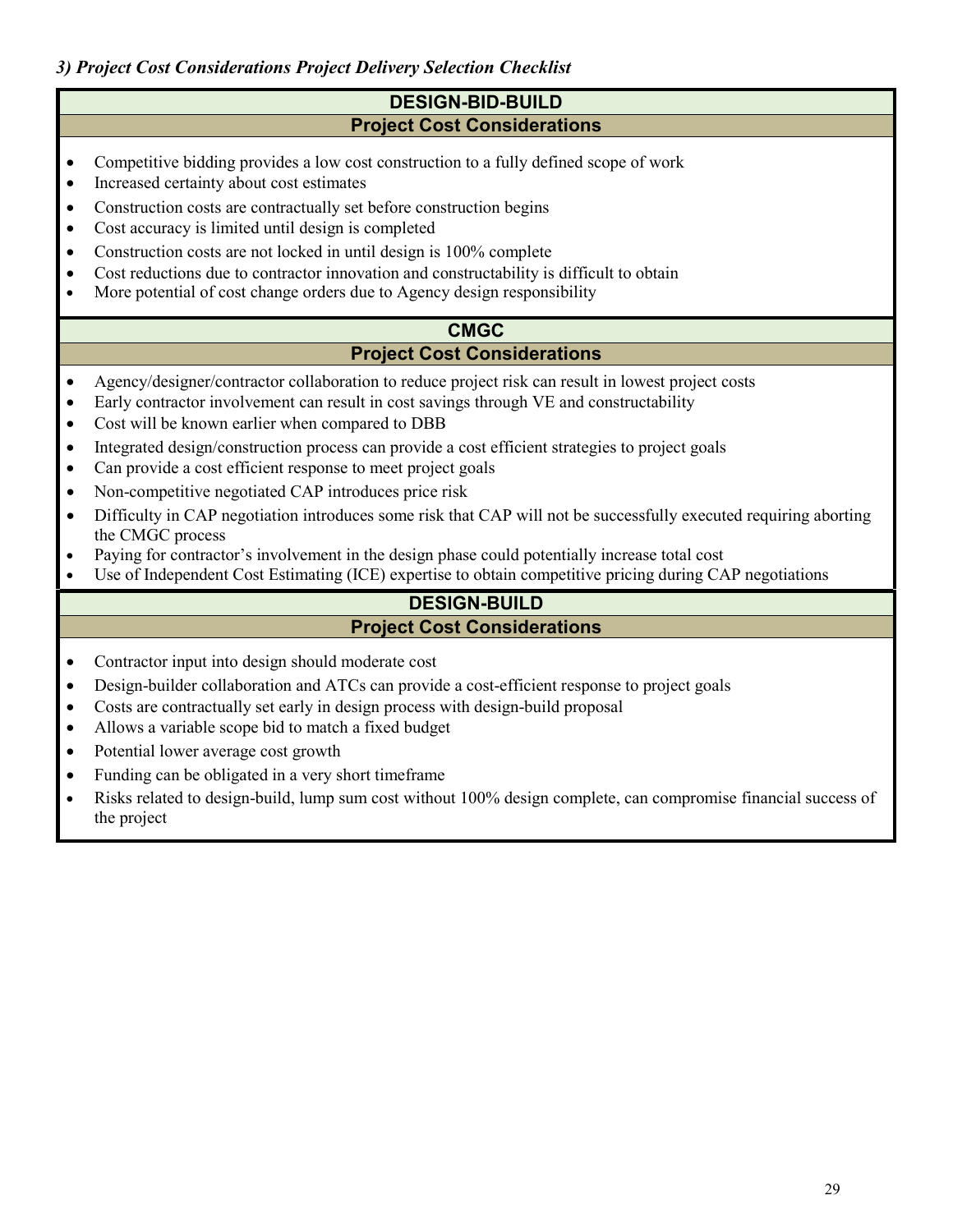## *4) Level of Design Project Delivery Selection Checklist*

## **DESIGN-BID-BUILD Level of Design Considerations**

- $\bullet$  100% design by agency
- Agency has complete control over the design (can be beneficial when there is one specific solution for a project)
- Project/scope can be developed through design
- The scope of the project is well defined through complete plans and contract documents
- Well-known process to the industry
- Agency design errors can result in a higher number of change orders, claims, etc.
- Minimizes competitive innovation opportunities
- Can reduce the level of constructability since the contractor is not bought into the project until after the design is complete

## **CMGC Level of Design Considerations**

- Can utilize a lower level of design prior to selecting a contractor then collaboratively advance design with agency, designer and contractor
- Contractor involvement in early design improves constructability
- Agency controls design
- Design can be used for DBB if the price is not successfully negotiated
- Design can be responsive to risk minimization
- Teaming and communicating concerning design can cause disputes
- Three party process can slow progression of design
- Advanced design can limit the advantages of CMGC or could require re-design

## **DESIGN-BUILD**

## **Level of Design Considerations**

- Design advanced by the agency to level necessary to precisely define the contract requirements and properly allocate risk
- Does not require much design to be completed before awarding project to the design-builder (between  $\sim 10\%$  -30% complete)
- Contractor involvement in early design, which improves constructability and innovation
- Plans do not have to be as detailed because the design-builder is bought into the project early in the process and will accept design responsibility
- Clearly define requirements in the RFP because it is the basis for the contract
- If design is too far advanced, it will limit the advantages of design-build
- Carefully develop the RFP so that scope is fully defined
- Over utilizing performance specifications to enhance innovation can risk quality through reduced technical requirements
- Less agency control over the design
- Can create project less standardized designs across agency as a whole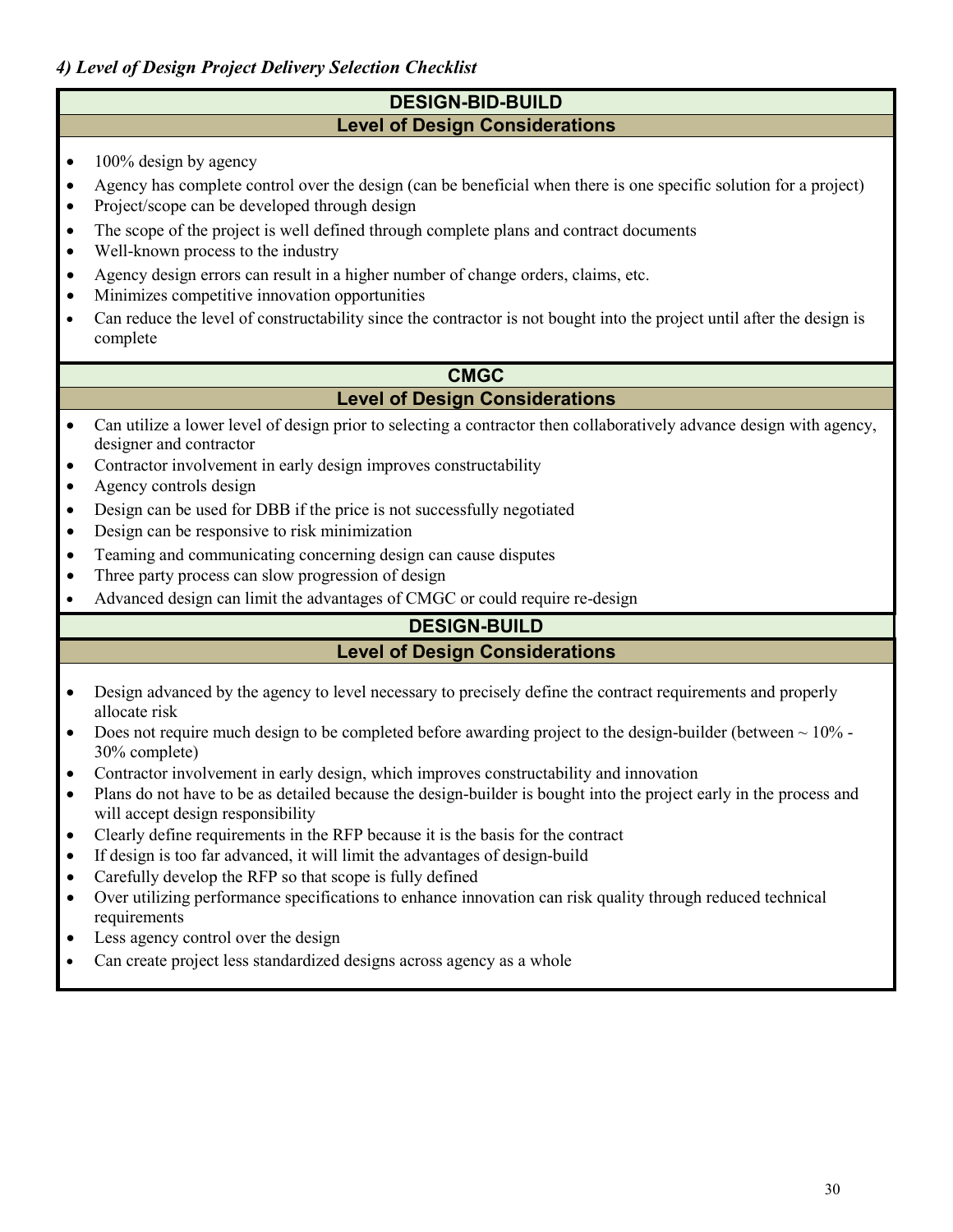## *5a) Initial Risk Assessment Guidance*

Three sets of risk assessment checklists are provided to assist in an initial risk assessment relative to the selection of the delivery method:

- Typical Transportation Project Risks
- General Project Risks Checklist
- Opportunities/Obstacles Checklist (relative to each delivery method)

It is important to recognize that the initial risk assessment is to only ensure the selected delivery method can properly address the project risks. A more detailed level of risk assessment should be performed concurrently with the development of the procurement documents to ensure that project risks are properly allocated, managed, and minimized through the procurement and implementation of the project.

The following is a list of project risks that are frequently encountered on transportation projects and a discussion on how the risks are resolved through the different delivery methods.

## *1) Site Conditions and Investigations*

How unknown site conditions are resolved. For additional information on site conditions, refer to 23 CFR 635.109(a) at the following link: [http://ecfr.gpoaccess.gov/](http://ecfr.gpoaccess.gov/cgi/t/text/text-idx?c=ecfr&sid=91468e48c87a547c3497a5c19d640172&rgn=div5&view=text&node=23:1.0.1.7.23&idno=23#23:1.0.1.7.23.1.1.9) 

## **DESIGN-BID-BUILD**

Site condition risks are generally best identified and mitigated during the design process prior to procurement to minimize the potential for change orders and claims when the schedule allows.

## **CMGC**

CDOT, the designer, and the contractor can collectively assess site condition risks, identify the need to perform site investigations in order to reduce risks, and properly allocate risk prior to CAP.

## **DESIGN-BUILD**

Certain site condition responsibilities can be allocated to the design-builder provided they are well defined and associated third party approval processes are well defined. Caution should be used as unreasonable allocation of site condition risk will result in high contingencies during bidding. The Agency should perform site investigations in advance of procurement to define conditions and avoid duplication of effort by proposers. At a minimum, the Agency should perform the following investigations:

- 1) Basic design surveys
- 2) Hazardous materials investigations to characterize the nature of soil and groundwater contamination
- 3) Geotechnical baseline report to allow design-builders to perform proposal design without extensive additional geotechnical investigations

## *2) Utilities*

## **DESIGN-BID-BUILD**

Utility risks are best allocated to the Agency, and mostly addressed prior to procurement to minimize potential for claims when the schedule allows.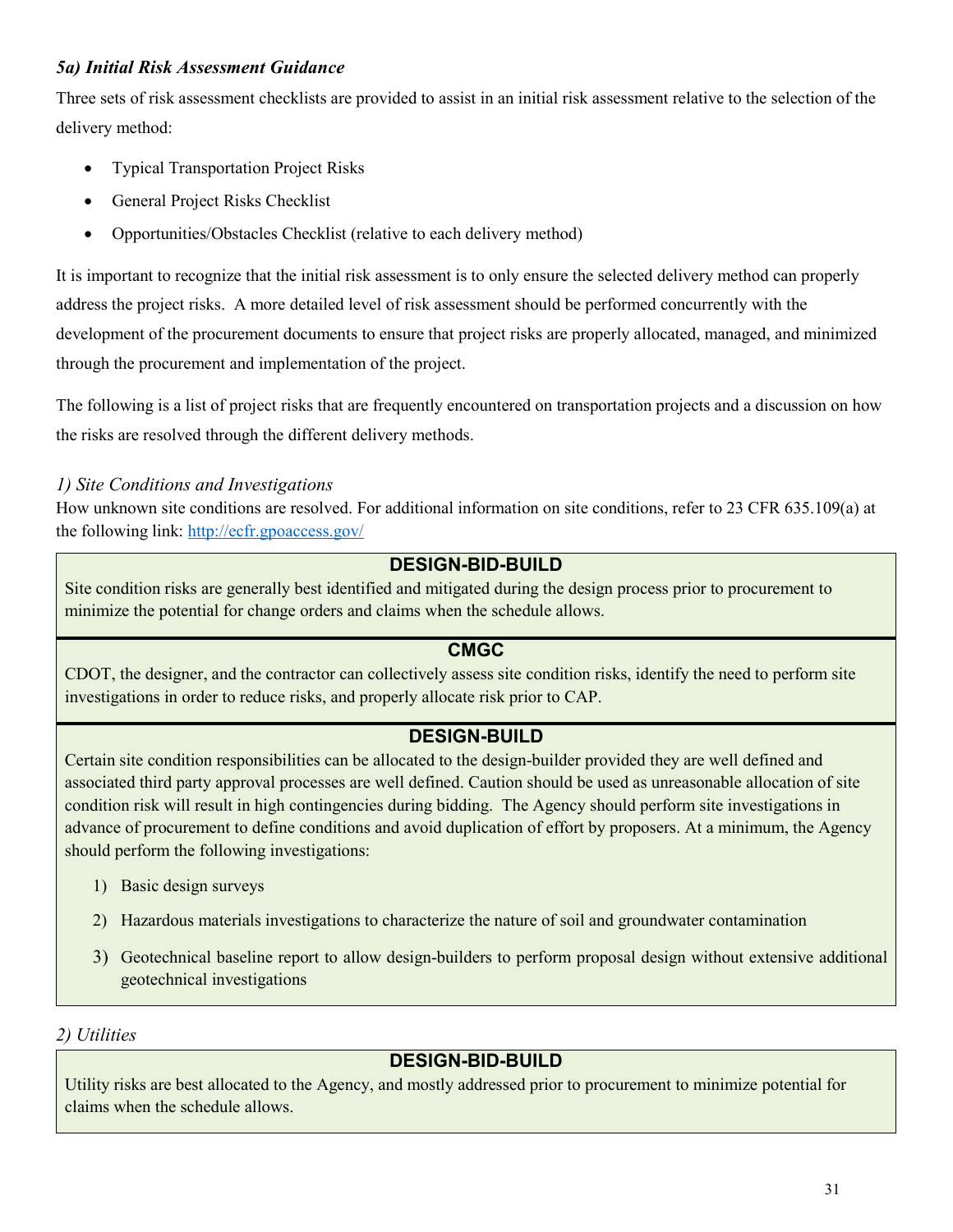## **CMGC**

Can utilize a lower level of design prior to contracting and joint collaboration of Agency, designer, and contractor in the further development of the design.

## **DESIGN-BUILD**

Utilities responsibilities need to be clearly defined in contract requirements, and appropriately allocated to both designbuilder and the Agency:

*Private utilities (major electrical, gas, communication transmission facilities*): Need to define coordination and schedule risks, as they are difficult for design-builder to price. Best to have utilities agreements before procurement. Note – by state regulation, private utilities have schedule liability in design-build projects, but they need to be made aware of their responsibilities.

*Public Utilities:* Design and construction risks can be allocated to the design-builder, if properly incorporated into the contract requirements.

*3) Railroads (if applicable)*

# **DESIGN-BID-BUILD**

Railroad risks are best resolved prior to procurement and relocation designs included in the project requirements when the schedule allows.

## **CMGC**

Railroad impacts and processes can be resolved collaboratively by Agency, designer, and contractor. A lengthy resolution process can delay the CAP negotiations.

## **DESIGN-BUILD**

Railroad coordination and schedule risks should be well understood to be properly allocated and are often best assumed by the Agency. Railroad design risks can be allocated to the designer if well defined. Best to obtain an agreement with railroad defining responsibilities prior to procurement

*4) Drainage/Water Quality Best Management Practices (construction and permanent)*

Both drainage and water quality often involve third party coordination that needs to be carefully assessed with regard to risk allocation. Water quality in particular is not currently well defined, complicating the development of technical requirements for projects.

Important questions to assess:

- 1) Do criteria exist for compatibility with third party offsite system (such as an OSP (Outfall System Plan))?
- 2) Is there an existing cross-drainage undersized by design Criteria?
- 3) Can water quality requirements be precisely defined? Is right-of-way adequate?

## **DESIGN-BID-BUILD**

Drainage and water quality risks are best designed prior to procurement to minimize potential for claims when the schedule allows.

## **CMGC**

The Agency, the designer, and the contractor can collectively assess drainage risks and coordination and approval requirements, and minimize and define requirements and allocate risks prior to CAP.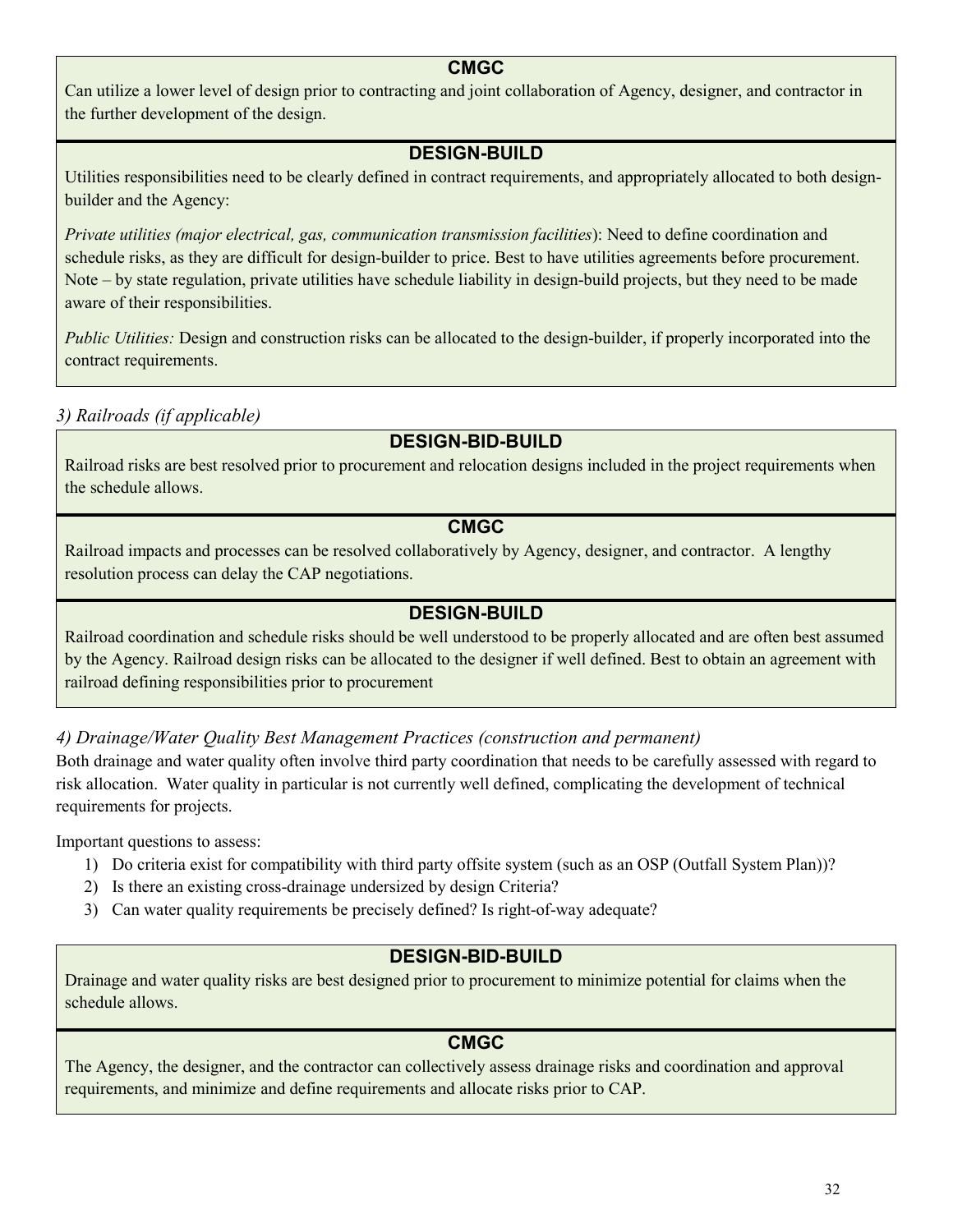## **DESIGN-BUILD**

Generally, the Agency is in the best position to manage the risks associated with third party approvals regarding compatibility with offsite systems, and should pursue agreements to define requirements for the design-builder.

## *5) Environmental*

Meeting environmental document commitments and requirements, noise, 4(f) and historic, wetlands, endangered species, etc.

### **DESIGN-BID-BUILD**

Risk is best mitigated through design prior to procurement when the schedule allows.

## **CMGC**

Environmental risks and responsibilities can be collectively identified, minimized, and allocated by the Agency, the designer, and the contractor prior to CAP

## **DESIGN-BUILD**

Certain environmental approvals and processes that can be fully defined can be allocated to the design-builder. Agreements or MOUs with approval agencies prior to procurement is best to minimize risks.

## *6) Third Party Involvement*

Timeliness and impact of third party involvement (funding partners, adjacent municipalities, adjacent property owners, project stakeholders, FHWA, PUC)

## **DESIGN-BID-BUILD**

Third party risk is best mitigated through design process prior to procurement to minimize potential for change orders and claims when the schedule allows.

## **CMGC**

Third party approvals can be resolved collaboratively by the Agency, designer, and contractor.

## **DESIGN-BUILD**

Third party approvals and processes that can be fully defined can be allocated to the design-builder. Agreements or

MOUs with approval agencies prior to procurement is best to minimize risks.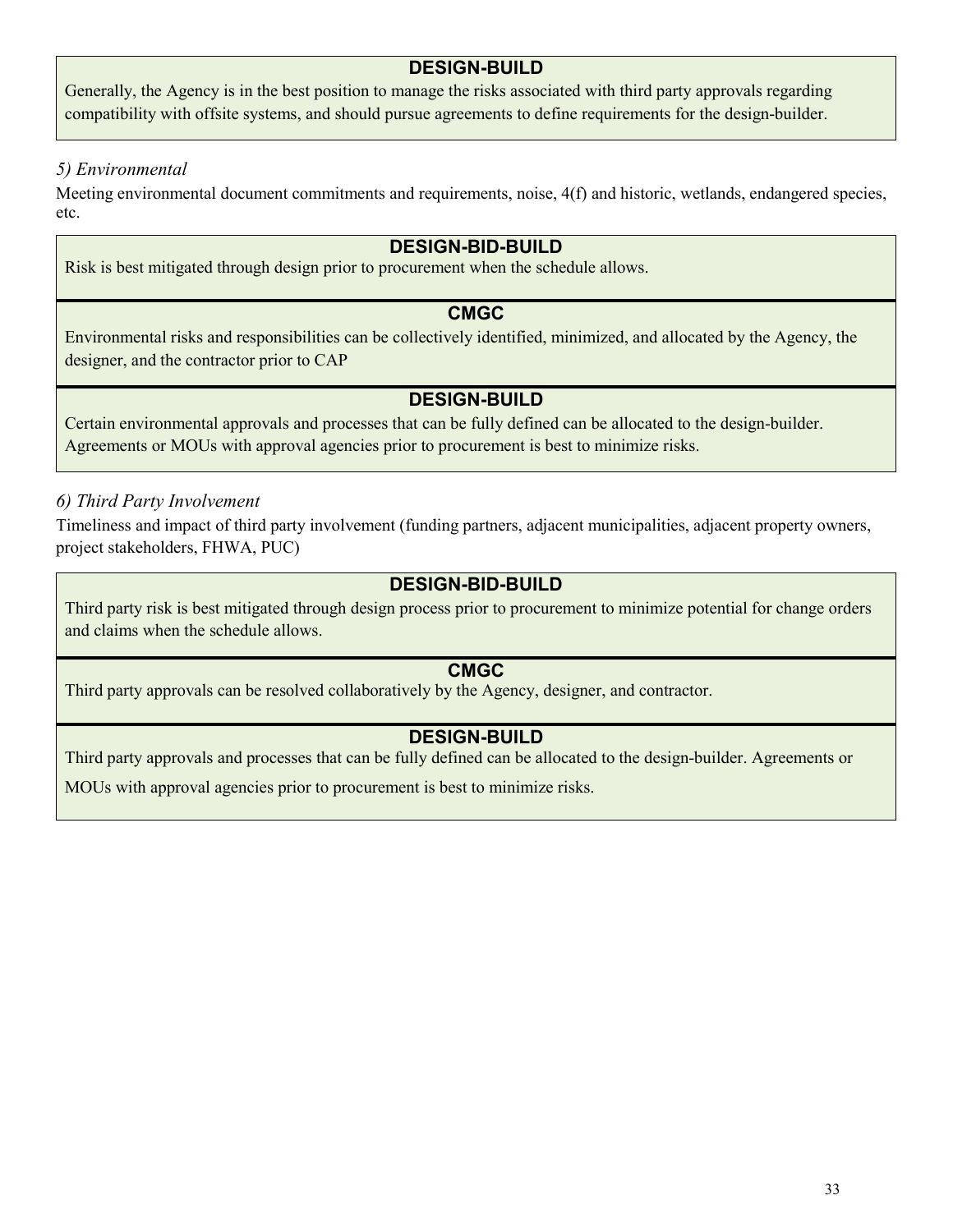# *5b) General Project Risk Checklist (Items to consider when assessing risk)*

|           | <b>Environmental Risks</b>                                         |           | <b>External Risks</b>                                   |
|-----------|--------------------------------------------------------------------|-----------|---------------------------------------------------------|
| $\bullet$ | Delay in review of environmental documentation                     | $\bullet$ | Stakeholders request late changes                       |
| $\bullet$ | Challenge in appropriate environmental                             | $\bullet$ | Influential stakeholders request additional needs to    |
|           | documentation                                                      |           | serve their own commercial purposes                     |
| $\bullet$ | Defined and non-defined hazardous waste                            | $\bullet$ | Local communities pose objections                       |
| $\bullet$ | Environmental regulation changes                                   | $\bullet$ | Community relations                                     |
| $\bullet$ | Environmental impact statement (EIS) required                      | $\bullet$ | Conformance with regulations/guidelines/ design         |
| $\bullet$ | NEPA/404 Merger Process required                                   |           | criteria                                                |
| $\bullet$ | Environmental analysis on new alignments required                  | $\bullet$ | Intergovernmental agreements and jurisdiction           |
|           | <b>Third-Party Risks</b>                                           |           | <b>Geotechnical and Hazmat Risks</b>                    |
| $\bullet$ | Unforeseen delays due to utility owner and third-party             | $\bullet$ | Unexpected geotechnical issues                          |
| $\bullet$ | Encounter unexpected utilities during construction                 | $\bullet$ | Surveys late and/or in error                            |
| $\bullet$ | Cost sharing with utilities not as planned                         | $\bullet$ | Hazardous waste site analysis incomplete or in error    |
| $\bullet$ | Utility integration with project not as planned                    | $\bullet$ | Inadequate geotechnical investigations                  |
| $\bullet$ | Third-party delays during construction                             | $\bullet$ | Adverse groundwater conditions                          |
| $\bullet$ | Coordination with other projects                                   | $\bullet$ | Other general geotechnical risks                        |
| $\bullet$ | Coordination with other government agencies                        |           |                                                         |
|           | <b>Right-of-Way/ Real Estate Risks</b>                             |           | <b>Design Risks</b>                                     |
|           | Railroad involvement                                               | $\bullet$ | Design is incomplete/ Design exceptions                 |
| $\bullet$ | Objections to ROW appraisal take more time and/or                  | $\bullet$ | Scope definition is poor or incomplete                  |
|           | money                                                              | $\bullet$ | Project purpose and need are poorly defined             |
| $\bullet$ | Excessive relocation or demolition                                 | $\bullet$ | Communication breakdown with project team               |
| $\bullet$ | Acquisition ROW problems                                           | $\bullet$ | Pressure to delivery project on an accelerated          |
| $\bullet$ | Difficult or additional condemnation                               |           | schedule                                                |
| $\bullet$ | Accelerating pace of development in project corridor               | $\bullet$ | Constructability of design issues                       |
| $\bullet$ | Additional ROW purchase due to alignment change                    | $\bullet$ | Project complexity - scope, schedule, objectives, cost, |
|           |                                                                    |           | and deliverables - are not clearly understood           |
|           | <b>Organizational Risks</b><br>Inexperienced staff assigned        |           | <b>Construction Risks</b>                               |
| $\bullet$ |                                                                    |           | Pressure to delivery project on an accelerated          |
|           |                                                                    |           |                                                         |
|           | Losing critical staff at crucial point of the project              |           | schedule.                                               |
| $\bullet$ | Functional units not available or overloaded                       | $\bullet$ | Inaccurate contract time estimates                      |
| $\bullet$ | No control over staff priorities                                   | $\bullet$ | Construction QC/QA issues                               |
| $\bullet$ | Lack of coordination/communication                                 | $\bullet$ | Unclear contract documents                              |
| $\bullet$ | Local agency issues                                                | $\bullet$ | Problem with construction sequencing/staging/           |
| ٠         | Internal red tape causes delay getting approvals,                  |           | phasing                                                 |
|           | decisions<br>Too many projects/ new priority project inserted into | $\bullet$ | Maintenance of Traffic/ Work Zone Traffic Control       |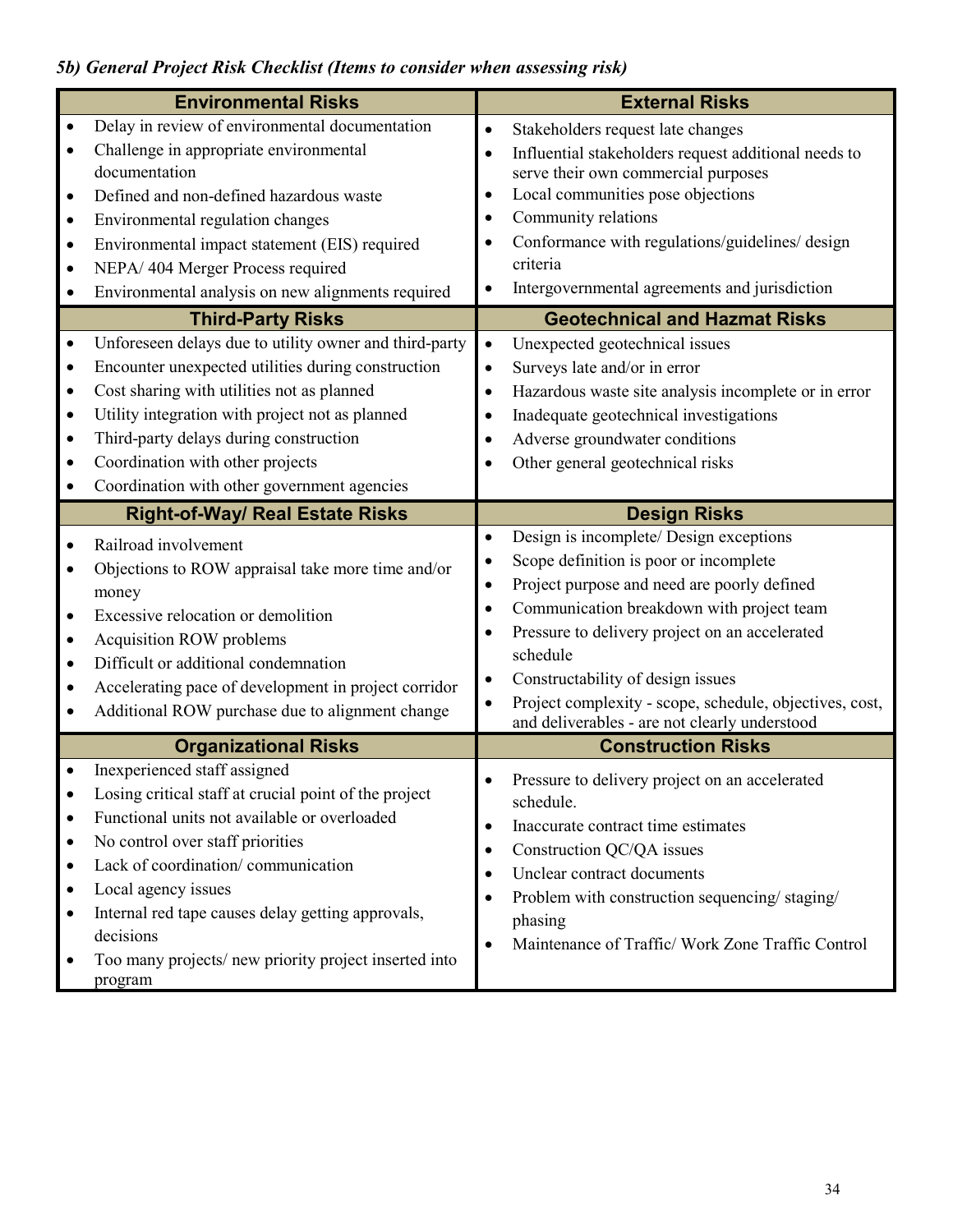## *5c) Assessment of Risk Project Delivery Selection Opportunities/Obstacles Checklist*

# **DESIGN-BID-BUILD**

## **Risk Considerations**

- Risks managed separately through design, bid, build is expected to be easier
- Risk allocation is most widely understood/used
- Opportunity to avoid or mitigate risk through complete design
- Risks related to environmental, railroads, & third party involvement are best resolved before procurement
- Utilities and ROW best allocated to the agency and mostly addressed prior to procurement to minimize potential for claim
- Project can be shelved while resolving risks
- Agency accepts risks associated with project complexity (the inability of designer to be all-knowing about construction) and project unknowns
- Low-bid related risks
- Potential for misplaced risk through prescriptive specifications
- Innovative risk allocation is difficult to obtain
- Limited industry input in contract risk allocation
- Change order risks can be greater

# **CMGC**

## **Risk Considerations**

- Contractor can have a better understanding of the unknown conditions as design progresses
- Innovative opportunities to allocate risks to different parties (e.g., schedule, means and methods, phasing)
- Opportunities to manage costs risks through CMGC involvement
- Contractor will help identify and manage risk
- Agency still has considerable involvement with third parties to deal with risks
- Avoids low-bidding risk in procurement
- More flexibility and innovation available to deal with unknowns early in the design process
- Lack of motivation to manage small quantity costs
- Increase costs for non-proposal items
- Disagreement among Designer-Contractor-Agency can put the process at risk
- If CAP cannot be reached, additional low-bid risks appear
- Limited to risk capabilities of CMGC
- •
- Strong agency management is required to negotiate/optimize risks
- Discovery of unknown conditions can drive up CAP, which can be compounded in phased construction

# **DESIGN-BUILD**

## **Risk Considerations**

- Performance specifications can allow for alternative risk allocations to the design builder
- Risk-reward structure can be better defined
- Innovative opportunities to allocate risks to different parties (e.g., schedule, means and methods, phasing)
- Opportunity for industry review of risk allocation (draft RFP, ATC processes)
- Avoid low-bidding risk in procurement
- Contractor will help identify risks related to environmental, railroads, ROW, and utilities
- Designers and contractors can work toward innovative solutions to, or avoidance of, unknowns
- Need a detailed project scope, description etc., for the RFP to get accurate/comprehensive responses to the RFP (Increased RFP costs may limit bidders)
- Limited time to resolve risks
- Additional risks allocated to designers for errors and omissions, claims for change orders
- Unknowns and associated risks need to be carefully allocated through a well-defined scope and contract
- Risks associated with agreements when design is not completed
- Poorly defined risks are expensive
- Contractor may avoid risks or drive consultant to decrease cost at risk to quality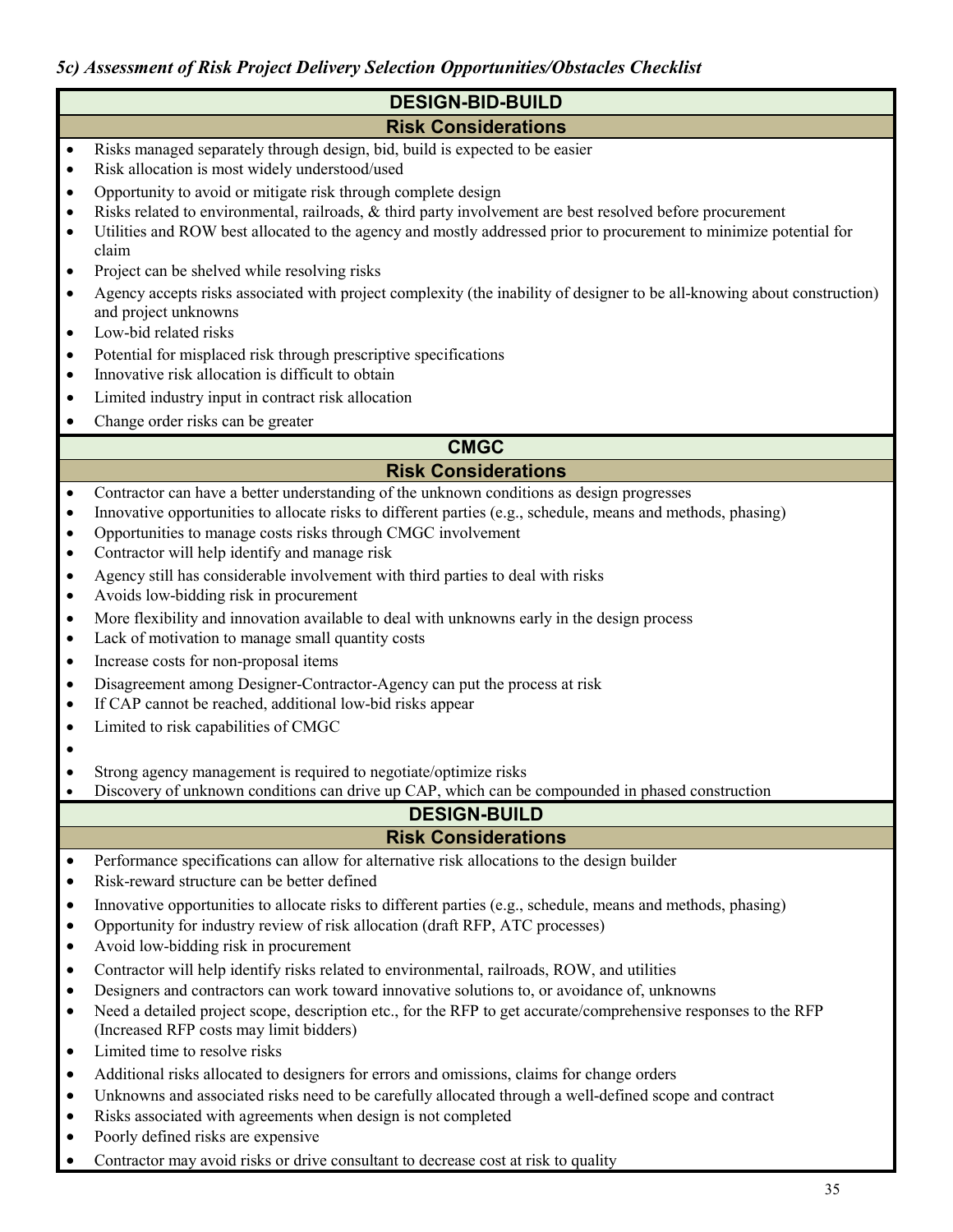## **DESIGN-BID-BUILD Staff Experience and Availability Considerations**

- Agency, contractors and consultants have high level of experience with the traditional system
- Designers can be more interchangeable between projects
- Can require a high level of agency staffing of technical resources
- Staff's responsibilities are spread out over a longer design period
- Can require staff to have full breadth of technical expertise

### **CMGC**

## **Staff Experience and Availability Considerations**

- Agency can improve efficiencies by having more project managers on staff rather than specialized experts
- Smaller number of technical staff required through use of consultant designer
- Strong committed agency project management is important to success
- Limitation of availability of staff with skills, knowledge and personality to manage CMGC projects
- Existing staff may need additional training to address their changing roles
- Agency must learn how to negotiate CAP projects

# **DESIGN-BUILD**

## **Staff Experience and Availability Considerations**

- Less agency staff required due to the sole source nature of DB
- Opportunity to grow agency staff by learning a new process
- Limitation of availability of staff with skills and knowledge to manage DB projects
- Existing staff may need additional training to address their changing roles
- Need to "mass" agency management and technical resources at critical points in process (i.e., RFP development, design reviews, etc.)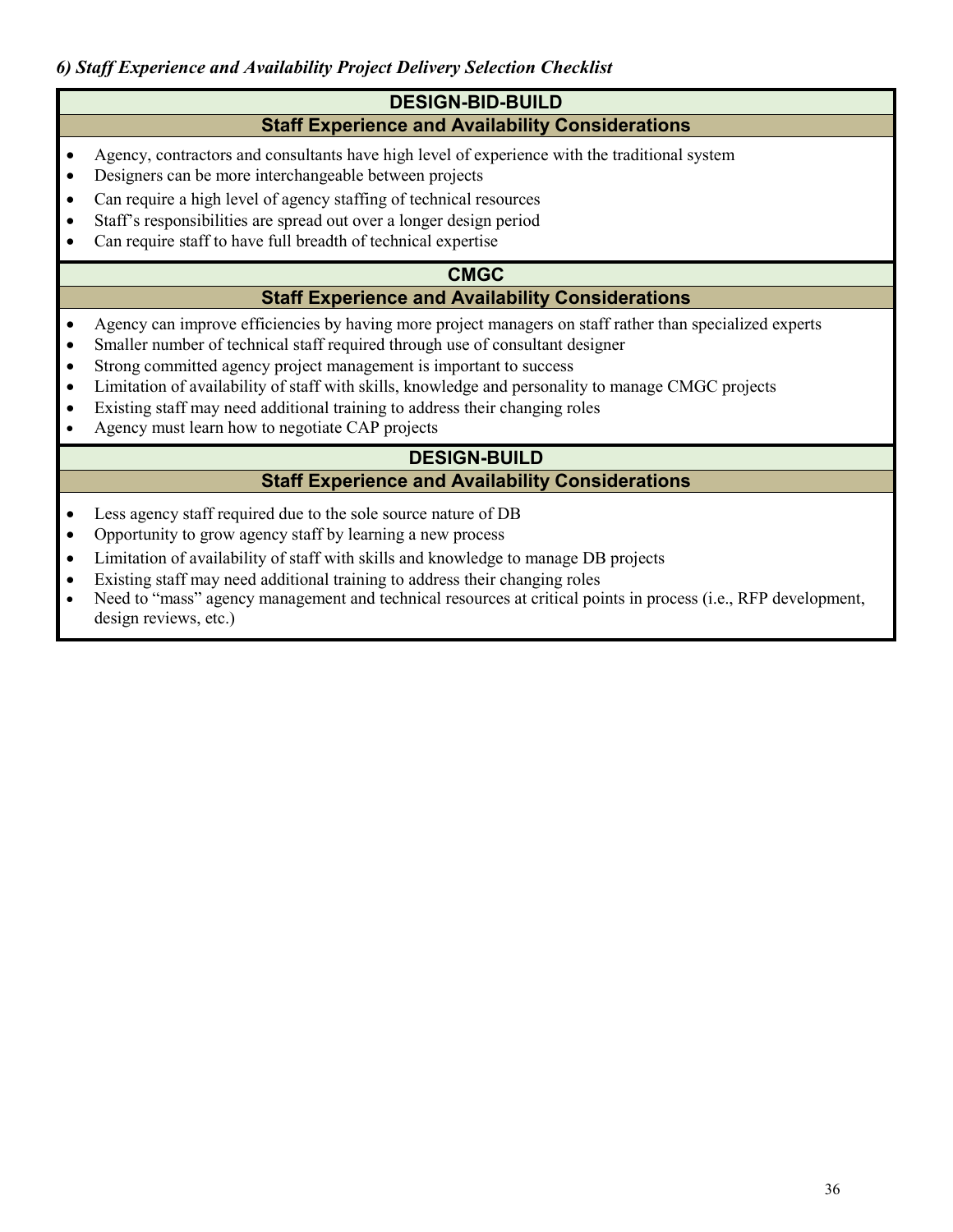### **DESIGN-BID-BUILD Level of Oversight and Control Considerations**

- Full agency control over a linear design and construction process
- Oversight roles are well understood
- Contract documents are typically completed in a single package before construction begins
- Multiple checking points through three linear phases: design-bid-build
- Maximum control over design
- Requires a high-level of oversight
- Increased likelihood of claims due to agency design responsibility
- Limited control over an integrated design/construction process

## **CMGC**

## **Level of Oversight and Control Considerations**

- Preconstruction services are provided by the construction manager
- Obtaining input from the CMGC to enhance constructability and innovation
- Provides agency control over an integrated design/construction process
- Agency must have experienced staff to oversee the CMGC
- Higher level of cost oversight required

### **DESIGN-BUILD Level of Oversight and Control Considerations**

- A single entity responsibility during project design and construction
- Obtaining input from the Design-Builder to enhance constructability and innovation
- Overall project planning and scheduling is established by one entity
- Can require a high level of design oversight
- Can require a high level of quality assurance oversight
- Limitation on staff with DB oversight experience
- Less agency control over design
- Control over design relies on proper development of technical requirements